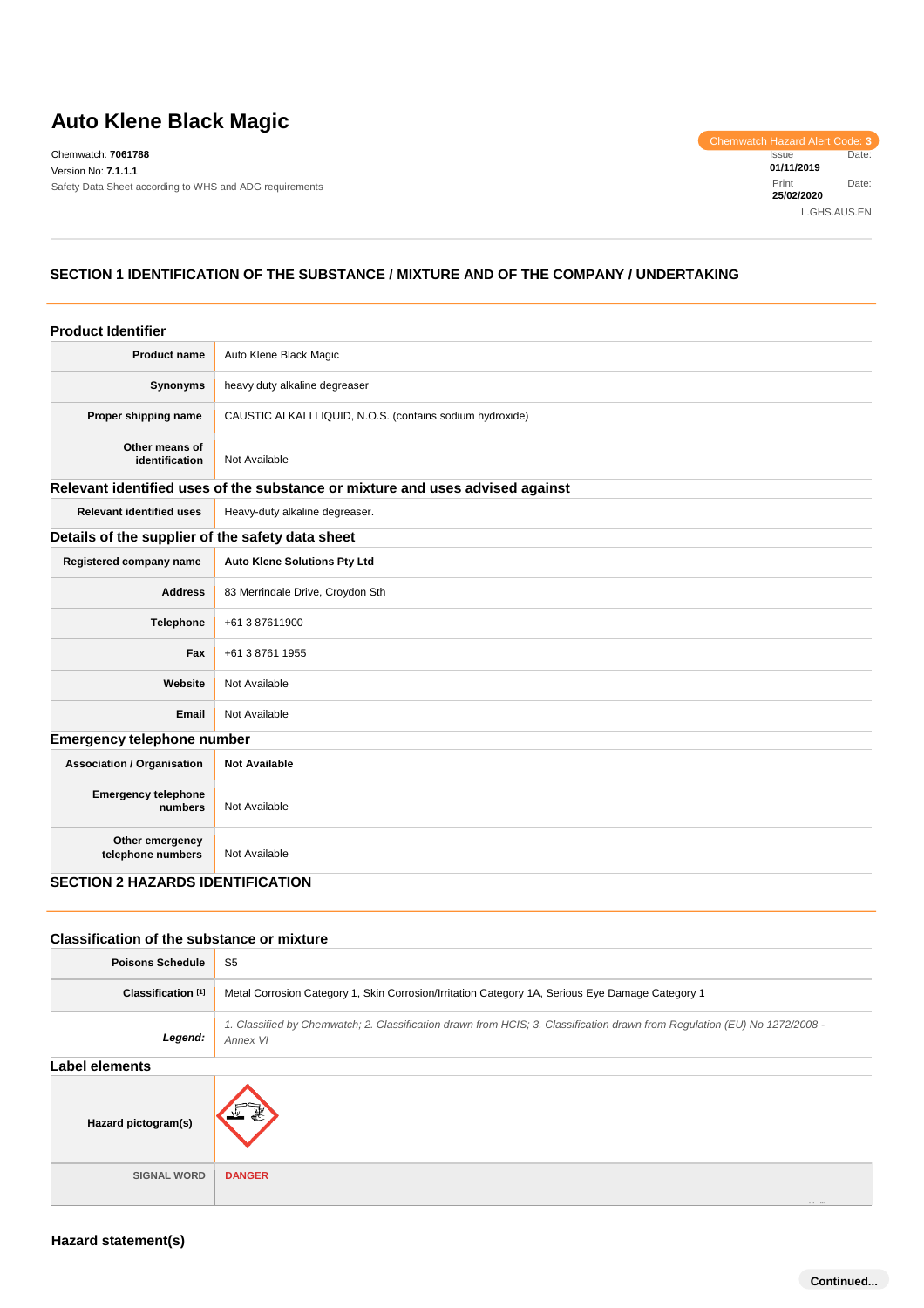|                                              | <b>Auto Klene Black Magic</b>                                                                                                    |                               |
|----------------------------------------------|----------------------------------------------------------------------------------------------------------------------------------|-------------------------------|
| Chemwatch: 7061788                           | Page 2 of 20                                                                                                                     | <b>Issue Date: 01/11/2019</b> |
| Version No: 7.1.1.1                          |                                                                                                                                  | Print Date: 25/02/2020        |
| H290                                         | May be corrosive to metals.                                                                                                      |                               |
| H314                                         | Causes severe skin burns and eye damage.                                                                                         |                               |
| <b>Precautionary statement(s) Prevention</b> |                                                                                                                                  |                               |
| P260                                         | Do not breathe mist/vapours/spray.                                                                                               |                               |
| P280                                         | Wear protective gloves/protective clothing/eye protection/face protection.                                                       |                               |
| P234                                         | Keep only in original container.                                                                                                 |                               |
| <b>Precautionary statement(s) Response</b>   |                                                                                                                                  |                               |
| P301+P330+P331                               | IF SWALLOWED: Rinse mouth. Do NOT induce vomiting.                                                                               |                               |
| P303+P361+P353                               | IF ON SKIN (or hair): Remove/Take off immediately all contaminated clothing. Rinse skin with water/shower.                       |                               |
| P305+P351+P338                               | IF IN EYES: Rinse cautiously with water for several minutes. Remove contact lenses, if present and easy to do. Continue rinsing. |                               |
| P310                                         | Immediately call a POISON CENTER or doctor/physician.                                                                            |                               |
| P321                                         | Specific treatment (see advice on this label).                                                                                   |                               |
| P363                                         | Wash contaminated clothing before reuse.                                                                                         |                               |
| P390                                         | Absorb spillage to prevent material damage.                                                                                      |                               |
| P304+P340                                    | IF INHALED: Remove victim to fresh air and keep at rest in a position comfortable for breathing.                                 |                               |
| <b>Precautionary statement(s) Storage</b>    |                                                                                                                                  |                               |
| P405                                         | Store locked up.                                                                                                                 |                               |
| <b>Precautionary statement(s) Disposal</b>   |                                                                                                                                  |                               |
| P501                                         | Dispose of contents/container to authorised hazardous or special waste collection point in accordance with any local regulation. |                               |
|                                              | <b>CECTION 2 COMBOCITION / INFORMATION ON INCREDIENTS</b>                                                                        |                               |

#### **SECTION 3 COMPOSITION / INFORMATION ON INGREDIENTS**

### **Substances**

See section below for composition of Mixtures

### **Mixtures**

| <b>CAS No</b> | %[weight] | <b>Name</b>                     |  |  |  |
|---------------|-----------|---------------------------------|--|--|--|
| Not Available | $1 - 10$  | non-ionic / anionic surfactants |  |  |  |
| Not Available | $1 - 10$  | soil suspending agents          |  |  |  |
| 111-76-2      | $<$ 5     | ethylene glycol monobutyl ether |  |  |  |
| 1310-73-2     | $<$ 5     | sodium hydroxide                |  |  |  |
| Not Available | $<$ 1     | dye                             |  |  |  |
| 7732-18-5     | >60       | water                           |  |  |  |

# **SECTION 4 FIRST AID MEASURES**

# **Description of first aid measures**

Ħ

| <b>Eye Contact</b> | If this product comes in contact with the eyes:<br>Immediately hold eyelids apart and flush the eye continuously with running water.<br>Ensure complete irrigation of the eye by keeping eyelids apart and away from eye and moving the eyelids by occasionally lifting<br>the upper and lower lids.<br>► Continue flushing until advised to stop by the Poisons Information Centre or a doctor, or for at least 15 minutes.<br>► Transport to hospital or doctor without delay.<br>Removal of contact lenses after an eye injury should only be undertaken by skilled personnel. |
|--------------------|-----------------------------------------------------------------------------------------------------------------------------------------------------------------------------------------------------------------------------------------------------------------------------------------------------------------------------------------------------------------------------------------------------------------------------------------------------------------------------------------------------------------------------------------------------------------------------------|
|--------------------|-----------------------------------------------------------------------------------------------------------------------------------------------------------------------------------------------------------------------------------------------------------------------------------------------------------------------------------------------------------------------------------------------------------------------------------------------------------------------------------------------------------------------------------------------------------------------------------|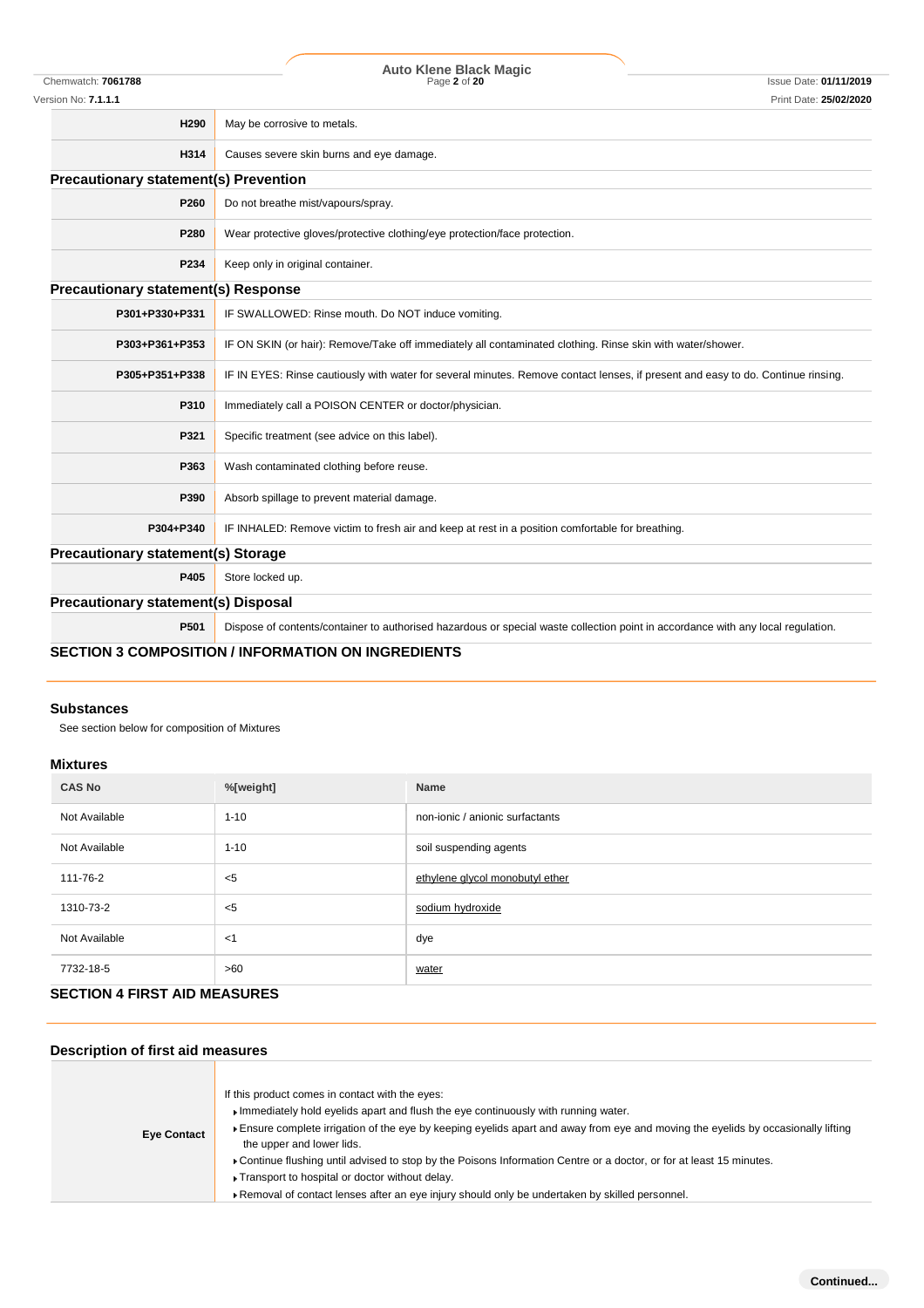|                            | <b>Auto Klene Black Magic</b>                                                                                                                                                                                                                                                                                                                                                                                                                                                                                                                                                                                                                                                                         |                               |
|----------------------------|-------------------------------------------------------------------------------------------------------------------------------------------------------------------------------------------------------------------------------------------------------------------------------------------------------------------------------------------------------------------------------------------------------------------------------------------------------------------------------------------------------------------------------------------------------------------------------------------------------------------------------------------------------------------------------------------------------|-------------------------------|
| Chemwatch: 7061788         | Page 3 of 20                                                                                                                                                                                                                                                                                                                                                                                                                                                                                                                                                                                                                                                                                          | <b>Issue Date: 01/11/2019</b> |
| Version No: <b>7.1.1.1</b> |                                                                                                                                                                                                                                                                                                                                                                                                                                                                                                                                                                                                                                                                                                       | Print Date: 25/02/2020        |
| <b>Skin Contact</b>        | If skin or hair contact occurs:<br>Immediately flush body and clothes with large amounts of water, using safety shower if available.<br>. Quickly remove all contaminated clothing, including footwear.<br>. Wash skin and hair with running water. Continue flushing with water until advised to stop by the Poisons Information Centre.<br>Transport to hospital, or doctor.                                                                                                                                                                                                                                                                                                                        |                               |
| <b>Inhalation</b>          | If fumes or combustion products are inhaled remove from contaminated area.<br>Lay patient down. Keep warm and rested.<br>Prostheses such as false teeth, which may block airway, should be removed, where possible, prior to initiating first aid<br>procedures.<br>▶ Apply artificial respiration if not breathing, preferably with a demand valve resuscitator, bag-valve mask device, or pocket mask<br>as trained. Perform CPR if necessary.                                                                                                                                                                                                                                                      |                               |
|                            | Transport to hospital, or doctor.<br>Inhalation of vapours or aerosols (mists, fumes) may cause lung oedema.<br>► Corrosive substances may cause lung damage (e.g. lung oedema, fluid in the lungs).<br>As this reaction may be delayed up to 24 hours after exposure, affected individuals need complete rest (preferably in semi-<br>recumbent posture) and must be kept under medical observation even if no symptoms are (yet) manifested. • Before any<br>such manifestation, the administration of a spray containing a dexamethasone derivative or beclomethasone derivative may<br>be considered.<br>This must definitely be left to a doctor or person authorised by him/her.<br>(ICSC13719) |                               |
| Ingestion                  | ▶ For advice, contact a Poisons Information Centre or a doctor at once.<br>• Urgent hospital treatment is likely to be needed.<br>If swallowed do NOT induce vomiting.<br>If vomiting occurs, lean patient forward or place on left side (head-down position, if possible) to maintain open airway and prevent<br>aspiration.<br>• Observe the patient carefully.<br>▶ Never give liquid to a person showing signs of being sleepy or with reduced awareness; i.e. becoming unconscious.<br>Give water to rinse out mouth, then provide liquid slowly and as much as casualty can comfortably drink.                                                                                                  |                               |
|                            | Transport to hospital or doctor without delay.<br>Indication of any immediate medical attention and special treatment needed                                                                                                                                                                                                                                                                                                                                                                                                                                                                                                                                                                          |                               |

#### **Indication of any immediate medical attention and special treatment needed**

Treat symptomatically.

for corrosives:

-------------------------------------------------------------- BASIC TREATMENT

- -------------------------------------------------------------- Establish a patent airway with suction where necessary.
- Watch for signs of respiratory insufficiency and assist ventilation as necessary.
- Administer oxygen by non-rebreather mask at 10 to 15 l/min.
- Monitor and treat, where necessary, for pulmonary oedema .
- Monitor and treat, where necessary, for shock.

--------------------------------------------------------------

- Anticipate seizures.
- Where eyes have been exposed, flush immediately with water and continue to irrigate with normal saline during transport to hospital.
- DO NOT use emetics. Where ingestion is suspected rinse mouth and give up to 200 ml water (5 ml/kg recommended) for dilution where patient is able to swallow, has a strong gag reflex and does not drool.
- Skin burns should be covered with dry, sterile bandages, following decontamination.

**DO NOT** attempt neutralisation as exothermic reaction may occur.

#### ADVANCED TREATMENT

- -------------------------------------------------------------- Consider orotracheal or nasotracheal intubation for airway control in unconscious patient or where respiratory arrest has occurred.
- Positive-pressure ventilation using a bag-valve mask might be of use.
- Monitor and treat, where necessary, for arrhythmias.
- Start an IV D5W TKO. If signs of hypovolaemia are present use lactated Ringers solution. Fluid overload might create complications.
- Drug therapy should be considered for pulmonary oedema.
- Hypotension with signs of hypovolaemia requires the cautious administration of fluids. Fluid overload might create complications.
- Treat seizures with diazepam.
- Proparacaine hydrochloride should be used to assist eye irrigation.

#### EMERGENCY DEPARTMENT

- Laboratory analysis of complete blood count, serum electrolytes, BUN, creatinine, glucose, urinalysis, baseline for serum aminotransferases (ALT and AST), calcium, phosphorus and magnesium, may assist in establishing a treatment regime.
- Positive end-expiratory pressure (PEEP)-assisted ventilation may be required for acute parenchymal injury or adult respiratory distress syndrome.
- ▶ Consider endoscopy to evaluate oral injury.

--------------------------------------------------------------

--------------------------------------------------------------

Consult a toxicologist as necessary.

*BRONSTEIN, A.C. and CURRANCE, P.L. EMERGENCY CARE FOR HAZARDOUS MATERIALS EXPOSURE: 2nd Ed. 1994*

- Followed acute or short term repeated exposures to ethylene glycol monoalkyl ethers and their acetates:
- Hepatic metabolism produces ethylene glycol as a metabolite.
- Clinical presentation, following severe intoxication, resembles that of ethylene glycol exposures.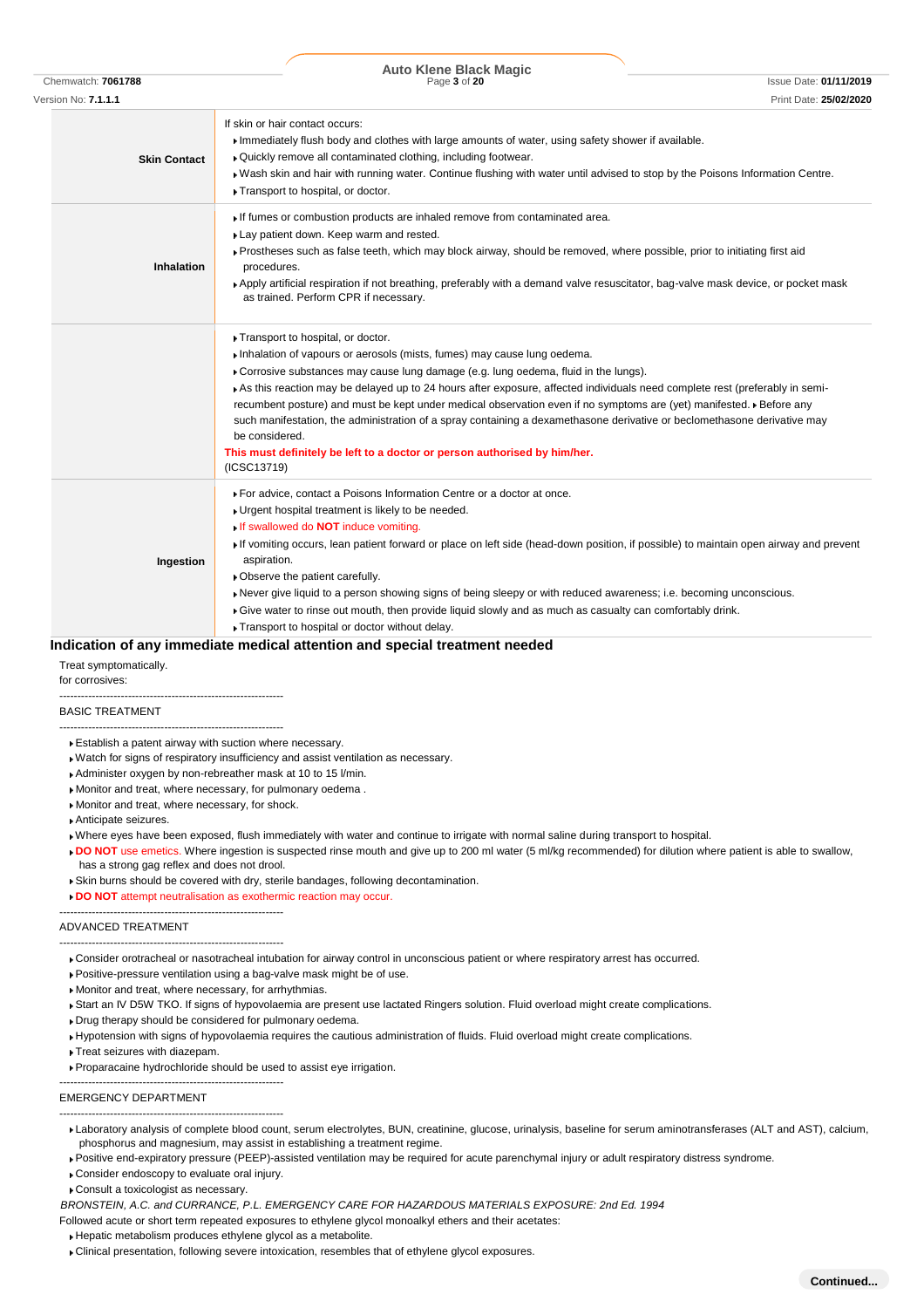Monitoring the urinary excretion of the alkoxyacetic acid metabolites may be a useful indication of exposure. [Ellenhorn and Barceloux: Medical Toxicology]

#### **SECTION 5 FIREFIGHTING MEASURES**

#### **Extinguishing media**

The product contains a substantial proportion of water, therefore there are no restrictions on the type of extinguishing media which may be used. Choice of extinguishing media should take into account surrounding areas.

Though the material is non-combustible, evaporation of water from the mixture, caused by the heat of nearby fire, may produce floating layers of combustible substances.

In such an event consider:

foam.

 $\cdot$  dry chemical powder.  $\cdot$  carbon

dioxide.

#### **Special hazards arising from the substrate or mixture**

| <b>Fire Incompatibility</b>    | None known.                                                                                                                                                                                                                                                                                                                                                                                                                                                                                                                                                                        |
|--------------------------------|------------------------------------------------------------------------------------------------------------------------------------------------------------------------------------------------------------------------------------------------------------------------------------------------------------------------------------------------------------------------------------------------------------------------------------------------------------------------------------------------------------------------------------------------------------------------------------|
| <b>Advice for firefighters</b> |                                                                                                                                                                                                                                                                                                                                                                                                                                                                                                                                                                                    |
| <b>Fire Fighting</b>           | Alert Fire Brigade and tell them location and nature of hazard.<br>. Wear full body protective clothing with breathing apparatus.<br>▶ Prevent, by any means available, spillage from entering drains or water course.<br>. Use fire fighting procedures suitable for surrounding area.<br>. Do not approach containers suspected to be hot.<br>Cool fire exposed containers with water spray from a protected location.<br>If safe to do so, remove containers from path of fire.<br>Equipment should be thoroughly decontaminated after use.                                     |
| <b>Fire/Explosion Hazard</b>   | The material is not readily combustible under normal conditions.<br>► However, it will break down under fire conditions and the organic component may burn.<br>Not considered to be a significant fire risk.<br>Heat may cause expansion or decomposition with violent rupture of containers.<br>▶ Decomposes on heating and may produce toxic fumes of carbon monoxide (CO).<br>May emit acrid smoke.<br>Decomposes on heating and produces toxic fumes of:<br>carbon dioxide (CO2) other pyrolysis products typical of<br>burning organic material.<br>May emit corrosive fumes. |
| <b>HAZCHEM</b>                 | 2R                                                                                                                                                                                                                                                                                                                                                                                                                                                                                                                                                                                 |

### **SECTION 6 ACCIDENTAL RELEASE MEASURES**

#### **Personal precautions, protective equipment and emergency procedures**

See section 8

#### **Environmental precautions**

See section 12

#### **Methods and material for containment and cleaning up**

|                     | • Drains for storage or use areas should have retention basins for pH adjustments and dilution of spills before discharge or<br>disposal of material.<br>► Check regularly for spills and leaks. |
|---------------------|--------------------------------------------------------------------------------------------------------------------------------------------------------------------------------------------------|
| <b>Minor Spills</b> | • Clean up all spills immediately.<br>Avoid breathing vapours and contact with skin and eyes.                                                                                                    |
|                     | ► Control personal contact with the substance, by using protective equipment.                                                                                                                    |
|                     | ▶ Contain and absorb spill with sand, earth, inert material or vermiculite.<br>$\bullet$ Wipe up.                                                                                                |
|                     | Place in a suitable, labelled container for waste disposal.                                                                                                                                      |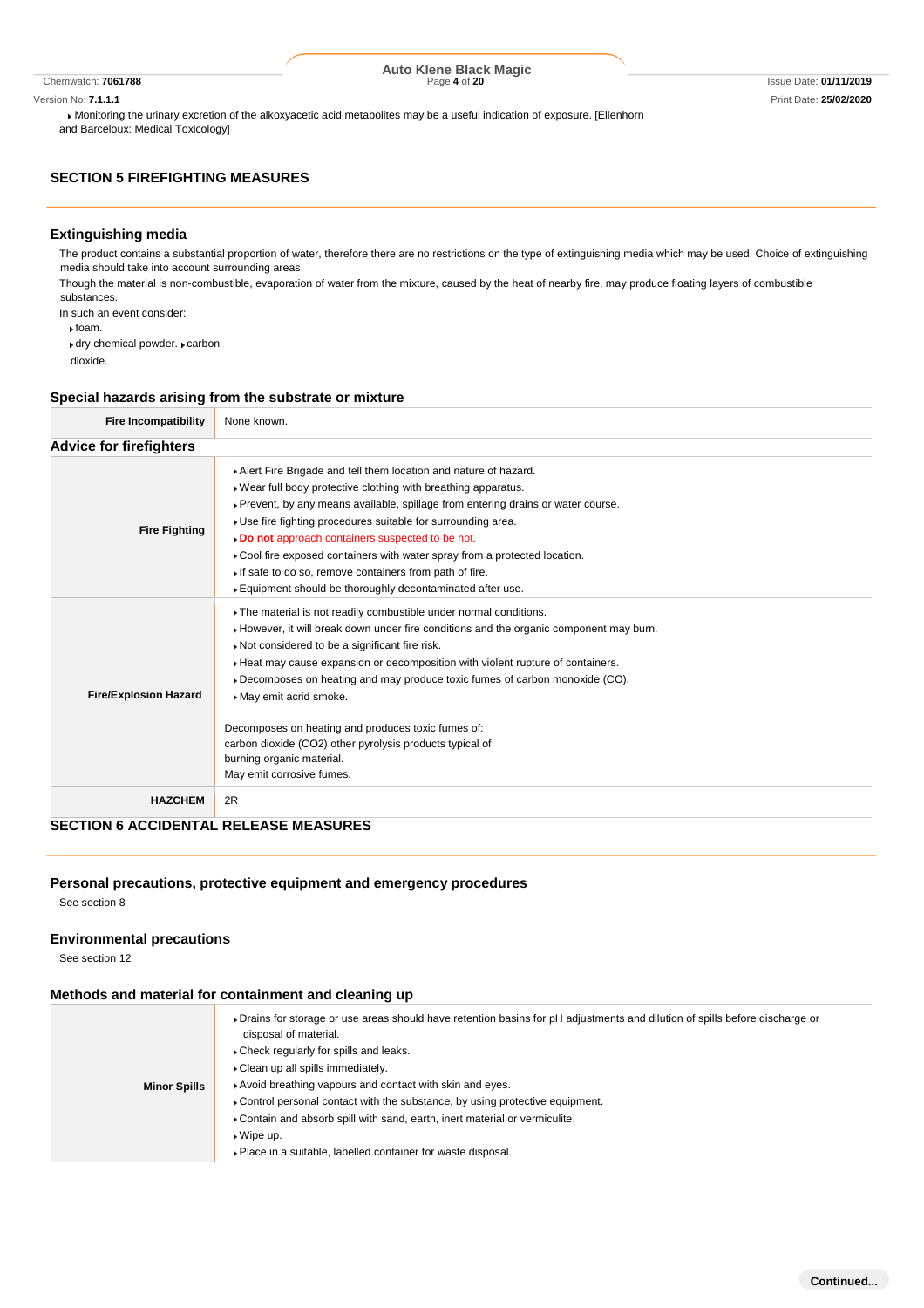|                            | <b>Auto Klene Black Magic</b>                                                                                           |                        |
|----------------------------|-------------------------------------------------------------------------------------------------------------------------|------------------------|
| Chemwatch: 7061788         | Page 5 of 20                                                                                                            | Issue Date: 01/11/2019 |
| Version No: <b>7.1.1.1</b> |                                                                                                                         | Print Date: 25/02/2020 |
|                            | • Clear area of personnel and move upwind.                                                                              |                        |
|                            | Alert Fire Brigade and tell them location and nature of hazard.                                                         |                        |
|                            | . Wear full body protective clothing with breathing apparatus.                                                          |                        |
|                            | ▶ Prevent, by any means available, spillage from entering drains or water course.                                       |                        |
|                            | Stop leak if safe to do so.                                                                                             |                        |
|                            | Contain spill with sand, earth or vermiculite.                                                                          |                        |
| <b>Major Spills</b>        | • Collect recoverable product into labelled containers for recycling.                                                   |                        |
|                            | • Neutralise/decontaminate residue (see Section 13 for specific agent).                                                 |                        |
|                            | ▶ Collect solid residues and seal in labelled drums for disposal.                                                       |                        |
|                            | . Wash area and prevent runoff into drains.                                                                             |                        |
|                            | After clean up operations, decontaminate and launder all protective clothing and equipment before storing and re-using. |                        |
|                            | If contamination of drains or waterways occurs, advise emergency services.                                              |                        |
|                            | Personal Protective Equipment advice is contained in Section 8 of the SDS.                                              |                        |

# **SECTION 7 HANDLING AND STORAGE**

# **Precautions for safe handling**

| Safe handling            | ► DO NOT allow clothing wet with material to stay in contact with skin ► Avoid<br>all personal contact, including inhalation.<br>Wear protective clothing when risk of exposure occurs.<br>Use in a well-ventilated area.<br>Avoid contact with moisture.<br>Avoid contact with incompatible materials.<br>. When handling, DO NOT eat, drink or smoke.<br>Keep containers securely sealed when not in use.<br>Avoid physical damage to containers.<br>Always wash hands with soap and water after handling.<br>▶ Work clothes should be laundered separately. Launder contaminated clothing before re-use.<br>Use good occupational work practice.<br>▶ Observe manufacturer's storage and handling recommendations contained within this SDS.<br>Atmosphere should be regularly checked against established exposure standards to ensure safe working conditions are<br>maintained.                                                                                |
|--------------------------|----------------------------------------------------------------------------------------------------------------------------------------------------------------------------------------------------------------------------------------------------------------------------------------------------------------------------------------------------------------------------------------------------------------------------------------------------------------------------------------------------------------------------------------------------------------------------------------------------------------------------------------------------------------------------------------------------------------------------------------------------------------------------------------------------------------------------------------------------------------------------------------------------------------------------------------------------------------------|
| <b>Other information</b> | Store in original containers.<br>Keep containers securely sealed.<br>Store in a cool, dry, well-ventilated area.<br>Store away from incompatible materials and foodstuff containers.<br>▶ Protect containers against physical damage and check regularly for leaks.<br>▶ Observe manufacturer's storage and handling recommendations contained within this SDS.<br>▶ Protect from light.                                                                                                                                                                                                                                                                                                                                                                                                                                                                                                                                                                             |
|                          | Conditions for safe storage, including any incompatibilities                                                                                                                                                                                                                                                                                                                                                                                                                                                                                                                                                                                                                                                                                                                                                                                                                                                                                                         |
| Suitable container       | Lined metal can, lined metal pail/can.<br>▶ Plastic pail.<br>▶ Polyliner drum.<br>▶ Packing as recommended by manufacturer.<br>Check all containers are clearly labelled and free from leaks.<br>For low viscosity materials<br>Drums and jerricans must be of the non-removable head type.<br>Where a can is to be used as an inner package, the can must have a screwed enclosure.<br>For materials with a viscosity of at least 2680 cSt. (23 deg. C) and solids (between 15 C deg. and 40 deg C.):<br>▶ Removable head packaging; ▶ Cans<br>with friction closures and I low<br>pressure tubes and cartridges<br>may be used.<br>Where combination packages are used, and the inner packages are of glass, porcelain or stoneware, there must be sufficient inert<br>cushioning material in contact with inner and outer packages unless the outer packaging is a close fitting moulded plastic box and<br>the substances are not incompatible with the plastic. |
| Storage incompatibility  | Avoid strong acids, acid chlorides, acid anhydrides and chloroformates.                                                                                                                                                                                                                                                                                                                                                                                                                                                                                                                                                                                                                                                                                                                                                                                                                                                                                              |
|                          |                                                                                                                                                                                                                                                                                                                                                                                                                                                                                                                                                                                                                                                                                                                                                                                                                                                                                                                                                                      |

# **SECTION 8 EXPOSURE CONTROLS / PERSONAL PROTECTION**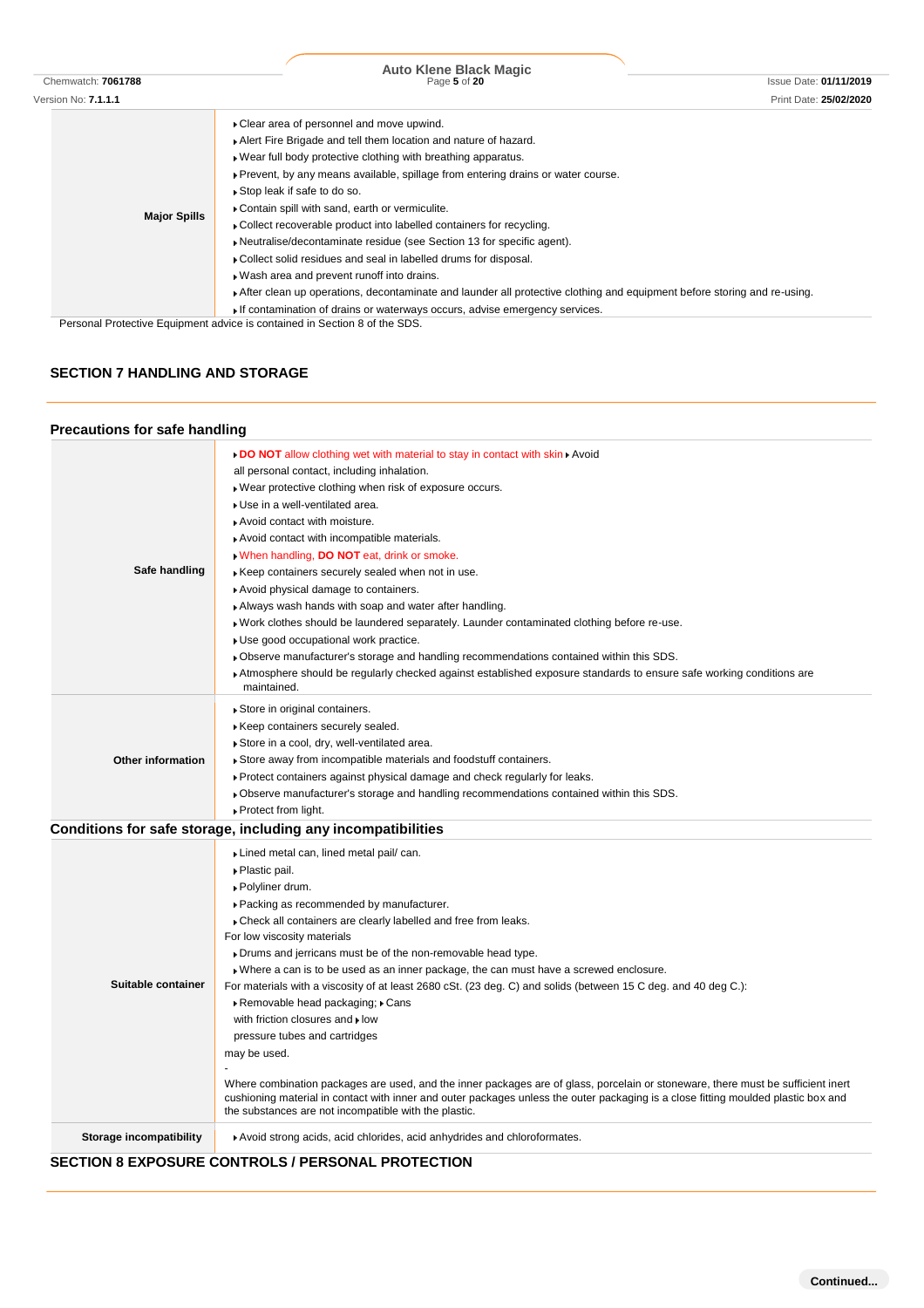I I

#### Chemwatch: **7061788** Page **6** of **20** Issue Date: **01/11/2019 Auto Klene Black Magic**

#### **Control parameters**

### **OCCUPATIONAL EXPOSURE LIMITS (OEL)**

# **INGREDIENT DATA**

| <b>INGREDIENT DATA</b>             |                                      |                      |                        |                                |                       |                  |  |                         |
|------------------------------------|--------------------------------------|----------------------|------------------------|--------------------------------|-----------------------|------------------|--|-------------------------|
| <b>Source</b>                      | Ingredient                           | <b>Material name</b> | <b>TWA</b>             |                                | <b>STEL</b>           | Peak             |  | <b>Notes</b>            |
| Australia Exposure<br>Standards    | ethylene glycol monobutyl<br>ether   | 2-Butoxyethanol      | 20 ppm / 96.9<br>mg/m3 |                                | 242 mg/m3 / 50<br>ppm | Not<br>Available |  | <b>Not</b><br>Available |
| Australia Exposure<br>Standards    | sodium hydroxide                     | Sodium<br>hydroxide  | Not Available          |                                | Not Available         | $2$ mg/m $3$     |  | Not<br>Available        |
| <b>EMERGENCY LIMITS</b>            |                                      |                      |                        |                                |                       |                  |  |                         |
| Ingredient                         | <b>Material name</b>                 |                      | TEEL-1                 | TEEL-2                         |                       | TEEL-3           |  |                         |
| ethylene glycol monobutyl<br>ether | Butoxyethanol, 2-; (Glycol ether EB) |                      |                        | $120$ ppm<br>60 ppm            |                       | 700 ppm          |  |                         |
| sodium hydroxide                   | Sodium hydroxide                     |                      |                        | Not Available<br>Not Available |                       | Not Available    |  |                         |
| Ingredient                         | <b>Original IDLH</b>                 |                      |                        | <b>Revised IDLH</b>            |                       |                  |  |                         |
| ethylene glycol monobutyl<br>ether | 700 ppm                              |                      |                        | Not Available                  |                       |                  |  |                         |
| sodium hydroxide                   | $10 \text{ mg/m}$                    |                      |                        | Not Available                  |                       |                  |  |                         |
| water                              | Not Available                        |                      |                        | Not Available                  |                       |                  |  |                         |

#### **MATERIAL DATA**

for sodium hydroxide:

The TLV-C is recommended based on concentrations that produce noticeable but not excessive, ocular and upper respiratory tract irritation.

For ethylene glycol monobutyl ether (2-butoxyethanol)

Odour Threshold Value: 0.10 ppm (detection), 0.35 ppm (recognition)

Although rats appear to be more susceptible than other animals anaemia is not uncommon amongst humans following exposure. The TLV reflects the need to maintain exposures below levels found to cause blood changes in experimental animals. It is concluded that this limit will reduce the significant risk of irritation, haematologic effects and other systemic effects observed in humans and animals exposed to higher vapour concentrations. The toxic effects typical of some other glycol ethers (pancytopenia, testis atrophy and teratogenic effects) are not found with this substance. Odour Safety Factor (OSF) OSF=2E2 (2-BUTOXYETHANOL)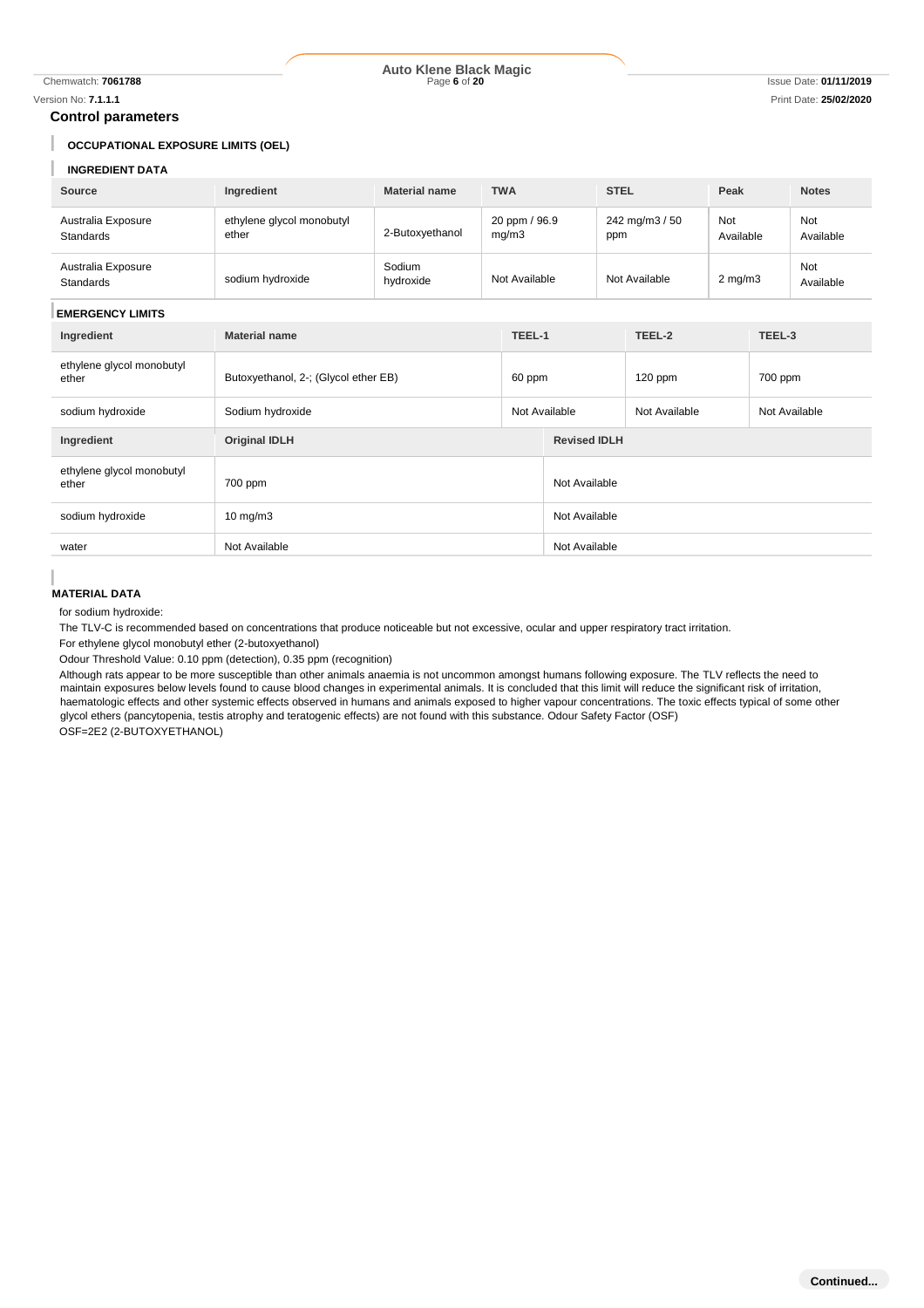| Version No: 7.1.1.1                                 |                                                                                                                                                                                                                                                                                                                                                                                                                                                                                                                                                                                                                                                                                                                                                                                                                                                                                                                                                                                                                                                                                                                                                                                                                                                                                                                                            |                                  | Print Date: 25/02/2020              |  |  |
|-----------------------------------------------------|--------------------------------------------------------------------------------------------------------------------------------------------------------------------------------------------------------------------------------------------------------------------------------------------------------------------------------------------------------------------------------------------------------------------------------------------------------------------------------------------------------------------------------------------------------------------------------------------------------------------------------------------------------------------------------------------------------------------------------------------------------------------------------------------------------------------------------------------------------------------------------------------------------------------------------------------------------------------------------------------------------------------------------------------------------------------------------------------------------------------------------------------------------------------------------------------------------------------------------------------------------------------------------------------------------------------------------------------|----------------------------------|-------------------------------------|--|--|
| <b>Exposure controls</b><br>Appropriate engineering | Engineering controls are used to remove a hazard or place a barrier between the worker and the hazard. Well-designed engineering<br>controls can be highly effective in protecting workers and will typically be independent of worker interactions to provide this high level<br>Enclosure and/or isolation of emission source which keeps a selected hazard "physically" away from the worker and ventilation that<br>strategically "adds" and "removes" air in the work environment. Ventilation can remove or dilute an air contaminant if designed<br>properly. The design of a ventilation system must match the particular process and chemical or contaminant in use.<br>General exhaust is adequate under normal operating conditions. Local exhaust ventilation may be required in special circumstances.<br>If risk of overexposure exists, wear approved respirator. Supplied-air type respirator may be required in special circumstances.<br>Correct fit is essential to ensure adequate protection. Provide adequate ventilation in warehouses and enclosed storage areas. Air<br>contaminants generated in the workplace possess varying "escape" velocities which, in turn, determine the "capture velocities" of<br>Air Speed:<br>$0.25 - 0.5$ m/s<br>(50-100 f/min)<br>$0.5 - 1$ m/s<br>(100-200 f/min.)<br>1-2.5 $m/s$ |                                  |                                     |  |  |
| controls                                            | direct spray, spray painting in shallow booths, drum filling, conveyer loading, crusher dusts, gas<br>discharge (active generation into zone of rapid air motion)                                                                                                                                                                                                                                                                                                                                                                                                                                                                                                                                                                                                                                                                                                                                                                                                                                                                                                                                                                                                                                                                                                                                                                          |                                  | (200-500 f/min.)                    |  |  |
|                                                     | grinding, abrasive blasting, tumbling, high speed wheel generated dusts (released at high initial<br>velocity into zone of very high rapid air motion)                                                                                                                                                                                                                                                                                                                                                                                                                                                                                                                                                                                                                                                                                                                                                                                                                                                                                                                                                                                                                                                                                                                                                                                     |                                  | $2.5 - 10$ m/s<br>(500-2000 f/min.) |  |  |
|                                                     | Within each range the appropriate value depends on:                                                                                                                                                                                                                                                                                                                                                                                                                                                                                                                                                                                                                                                                                                                                                                                                                                                                                                                                                                                                                                                                                                                                                                                                                                                                                        |                                  |                                     |  |  |
|                                                     | Lower end of the range                                                                                                                                                                                                                                                                                                                                                                                                                                                                                                                                                                                                                                                                                                                                                                                                                                                                                                                                                                                                                                                                                                                                                                                                                                                                                                                     | Upper end of the range           |                                     |  |  |
|                                                     | 1: Room air currents minimal or favourable to capture                                                                                                                                                                                                                                                                                                                                                                                                                                                                                                                                                                                                                                                                                                                                                                                                                                                                                                                                                                                                                                                                                                                                                                                                                                                                                      | 1: Disturbing room air currents  |                                     |  |  |
|                                                     | 2: Contaminants of low toxicity or of nuisance value only.                                                                                                                                                                                                                                                                                                                                                                                                                                                                                                                                                                                                                                                                                                                                                                                                                                                                                                                                                                                                                                                                                                                                                                                                                                                                                 | 2: Contaminants of high toxicity |                                     |  |  |
|                                                     | 3: Intermittent, low production.                                                                                                                                                                                                                                                                                                                                                                                                                                                                                                                                                                                                                                                                                                                                                                                                                                                                                                                                                                                                                                                                                                                                                                                                                                                                                                           | 3: High production, heavy use    |                                     |  |  |
|                                                     | 4: Large hood or large air mass in motion                                                                                                                                                                                                                                                                                                                                                                                                                                                                                                                                                                                                                                                                                                                                                                                                                                                                                                                                                                                                                                                                                                                                                                                                                                                                                                  | 4: Small hood-local control only |                                     |  |  |
|                                                     | Simple theory shows that air velocity falls rapidly with distance away from the opening of a simple extraction pipe. Velocity generally<br>decreases with the square of distance from the extraction point (in simple cases). Therefore the air speed at the extraction point<br>should be adjusted, accordingly, after reference to distance from the contaminating source. The air velocity at the extraction fan, for<br>example, should be a minimum of 1-2 m/s (200-400 f/min) for extraction of solvents generated in a tank 2 meters distant from the<br>extraction point. Other mechanical considerations, producing performance deficits within the extraction apparatus, make it essential<br>that theoretical air velocities are multiplied by factors of 10 or more when extraction systems are installed or used.                                                                                                                                                                                                                                                                                                                                                                                                                                                                                                             |                                  |                                     |  |  |
| <b>Personal protection</b>                          |                                                                                                                                                                                                                                                                                                                                                                                                                                                                                                                                                                                                                                                                                                                                                                                                                                                                                                                                                                                                                                                                                                                                                                                                                                                                                                                                            |                                  |                                     |  |  |
| Eye and face protection                             | Chemical goggles.<br>Full face shield may be required for supplementary but never for primary protection of eyes.<br>► Contact lenses may pose a special hazard; soft contact lenses may absorb and concentrate irritants. A written policy document,<br>describing the wearing of lenses or restrictions on use, should be created for each workplace or task. This should include a<br>review of lens absorption and adsorption for the class of chemicals in use and an account of injury experience. Medical and first-<br>aid personnel should be trained in their removal and suitable equipment should be readily available. In the event of chemical<br>exposure, begin eye irrigation immediately and remove contact lens as soon as practicable. Lens should be removed at the first<br>signs of eye redness or irritation - lens should be removed in a clean environment only after workers                                                                                                                                                                                                                                                                                                                                                                                                                                    |                                  |                                     |  |  |
|                                                     | have washed hands thoroughly. [CDC NIOSH Current Intelligence Bulletin 59], [AS/NZS 1336 or national equivalent]                                                                                                                                                                                                                                                                                                                                                                                                                                                                                                                                                                                                                                                                                                                                                                                                                                                                                                                                                                                                                                                                                                                                                                                                                           |                                  |                                     |  |  |
| <b>Skin protection</b>                              | See Hand protection below                                                                                                                                                                                                                                                                                                                                                                                                                                                                                                                                                                                                                                                                                                                                                                                                                                                                                                                                                                                                                                                                                                                                                                                                                                                                                                                  |                                  |                                     |  |  |
|                                                     |                                                                                                                                                                                                                                                                                                                                                                                                                                                                                                                                                                                                                                                                                                                                                                                                                                                                                                                                                                                                                                                                                                                                                                                                                                                                                                                                            |                                  |                                     |  |  |

Chemwatch: **7061788** Page **7** of **20** Issue Date: **01/11/2019 Auto Klene Black Magic**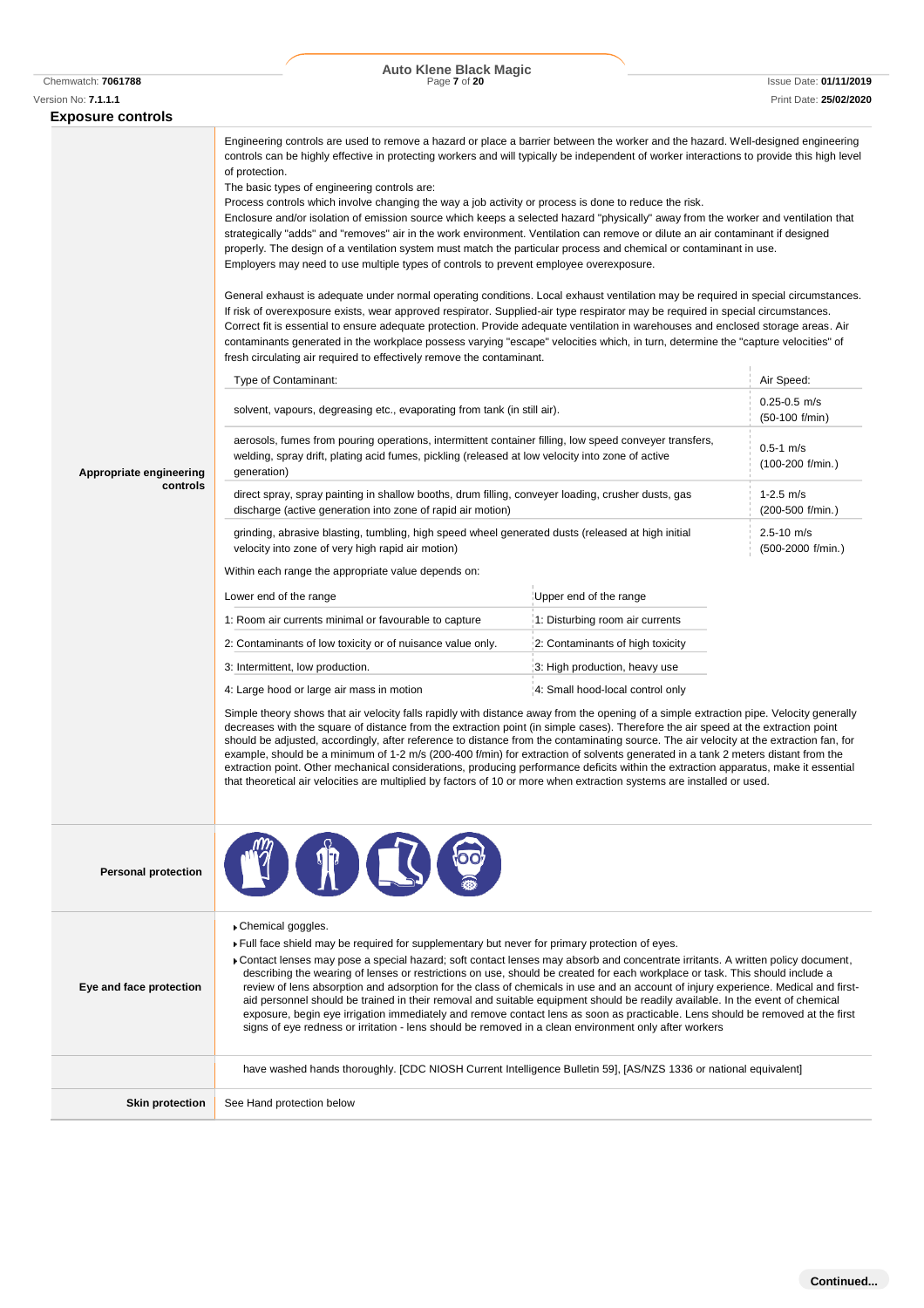|                       | <b>Auto Klene Black Magic</b> |                                        |
|-----------------------|-------------------------------|----------------------------------------|
| Chemwatch:<br>7061788 | Page 8 of 20<br>.             | Date: 01/11/2019<br><i><b>SSUE</b></i> |

| Version No: <b>7.1.1.1</b>                                  | Print Date: 25/02/2020                                                                                                                                                                                                                                                                                                                                                                                                                                                                                                                                                                                                                                                                                                                                                                                                                                                                                                                                                                                                                                                                                                                                                                                                                                                                                                                                                                                                                                                                                                                                                                                                                                                                                                                                                                                                                                                                                                                                                                                                                                                                                                                                                                                                                                                                                                                                                                                                                                                                                                                                                                                                                                                                                                                                                                                                                                                                                                                                                                                                                                                                                                                                                                                                                                                                                                                                                                                                                                                                                                                                                                                                                                                                                                                                                                                                     |
|-------------------------------------------------------------|----------------------------------------------------------------------------------------------------------------------------------------------------------------------------------------------------------------------------------------------------------------------------------------------------------------------------------------------------------------------------------------------------------------------------------------------------------------------------------------------------------------------------------------------------------------------------------------------------------------------------------------------------------------------------------------------------------------------------------------------------------------------------------------------------------------------------------------------------------------------------------------------------------------------------------------------------------------------------------------------------------------------------------------------------------------------------------------------------------------------------------------------------------------------------------------------------------------------------------------------------------------------------------------------------------------------------------------------------------------------------------------------------------------------------------------------------------------------------------------------------------------------------------------------------------------------------------------------------------------------------------------------------------------------------------------------------------------------------------------------------------------------------------------------------------------------------------------------------------------------------------------------------------------------------------------------------------------------------------------------------------------------------------------------------------------------------------------------------------------------------------------------------------------------------------------------------------------------------------------------------------------------------------------------------------------------------------------------------------------------------------------------------------------------------------------------------------------------------------------------------------------------------------------------------------------------------------------------------------------------------------------------------------------------------------------------------------------------------------------------------------------------------------------------------------------------------------------------------------------------------------------------------------------------------------------------------------------------------------------------------------------------------------------------------------------------------------------------------------------------------------------------------------------------------------------------------------------------------------------------------------------------------------------------------------------------------------------------------------------------------------------------------------------------------------------------------------------------------------------------------------------------------------------------------------------------------------------------------------------------------------------------------------------------------------------------------------------------------------------------------------------------------------------------------------------------------|
| Hands/feet protection                                       | ▶ Wear chemical protective gloves, e.g. PVC.<br>▶ Wear safety footwear or safety gumboots, e.g. Rubber<br>• When handling corrosive liquids, wear trousers or overalls outside of boots, to avoid spills entering boots.<br>The selection of suitable gloves does not only depend on the material, but also on further marks of quality which vary from<br>manufacturer to manufacturer. Where the chemical is a preparation of several substances, the resistance of the glove material can<br>not be calculated in advance and has therefore to be checked prior to the application.<br>The exact break through time for substances has to be obtained from the manufacturer of the protective gloves and has to be<br>observed when making a final choice.<br>Personal hygiene is a key element of effective hand care. Gloves must only be worn on clean hands. After using gloves, hands<br>should be washed and dried thoroughly. Application of a non-perfumed moisturiser is recommended.<br>Suitability and durability of glove type is dependent on usage. Important factors in the selection of gloves include:<br>frequency and duration of contact,<br>chemical resistance of glove material,<br>$\bullet$<br>glove thickness and<br>٠<br>dexterity<br>$\bullet$<br>Select gloves tested to a relevant standard (e.g. Europe EN 374, US F739, AS/NZS 2161.1 or national equivalent).<br>When prolonged or frequently repeated contact may occur, a glove with a protection class of 5 or higher<br>(breakthrough time greater than 240 minutes according to EN 374, AS/NZS 2161.10.1 or national equivalent) is<br>recommended.<br>When only brief contact is expected, a glove with a protection class of 3 or higher (breakthrough time greater than 60<br>minutes according to EN 374, AS/NZS 2161.10.1 or national equivalent) is recommended.<br>Some glove polymer types are less affected by movement and this should be taken into account when considering<br>gloves for long-term use.<br>Contaminated gloves should be replaced.<br>As defined in ASTM F-739-96 in any application, gloves are rated as:<br>Excellent when breakthrough time > 480 min<br>٠<br>Good when breakthrough time > 20 min<br>Fair when breakthrough time < 20 min<br>٠<br>Poor when glove material degrades<br>For general applications, gloves with a thickness typically greater than 0.35 mm, are recommended.<br>It should be emphasised that glove thickness is not necessarily a good predictor of glove resistance to a specific chemical, as the<br>permeation efficiency of the glove will be dependent on the exact composition of the glove material. Therefore, glove selection<br>should also be based on consideration of the task requirements and knowledge of breakthrough times.<br>Glove thickness may also vary depending on the glove manufacturer, the glove type and the glove model. Therefore, the<br>manufacturers' technical data should always be taken into account to ensure selection of the most appropriate glove for the task.<br>Note: Depending on the activity being conducted, gloves of varying thickness may be required for specific tasks. For example:<br>Thinner gloves (down to 0.1 mm or less) may be required where a high degree of manual dexterity is needed.<br>However, these gloves are only likely to give short duration protection and would normally be just for single use<br>applications, then disposed of.<br>Thicker gloves (up to 3 mm or more) may be required where there is a mechanical (as well as a chemical) risk i.e.<br>where there is abrasion or puncture potential<br>Gloves must only be worn on clean hands. After using gloves, hands should be washed and dried thoroughly. Application of a non-<br>perfumed moisturiser is recommended. |
| <b>Body protection</b>                                      | See Other protection below                                                                                                                                                                                                                                                                                                                                                                                                                                                                                                                                                                                                                                                                                                                                                                                                                                                                                                                                                                                                                                                                                                                                                                                                                                                                                                                                                                                                                                                                                                                                                                                                                                                                                                                                                                                                                                                                                                                                                                                                                                                                                                                                                                                                                                                                                                                                                                                                                                                                                                                                                                                                                                                                                                                                                                                                                                                                                                                                                                                                                                                                                                                                                                                                                                                                                                                                                                                                                                                                                                                                                                                                                                                                                                                                                                                                 |
| Other protection                                            | ▶ Overalls.<br>▶ PVC Apron.<br>▶ PVC protective suit may be required if exposure severe.<br>▶ Eyewash unit.<br>Ensure there is ready access to a safety shower.                                                                                                                                                                                                                                                                                                                                                                                                                                                                                                                                                                                                                                                                                                                                                                                                                                                                                                                                                                                                                                                                                                                                                                                                                                                                                                                                                                                                                                                                                                                                                                                                                                                                                                                                                                                                                                                                                                                                                                                                                                                                                                                                                                                                                                                                                                                                                                                                                                                                                                                                                                                                                                                                                                                                                                                                                                                                                                                                                                                                                                                                                                                                                                                                                                                                                                                                                                                                                                                                                                                                                                                                                                                            |
| Recommended material(s)                                     | <b>Respiratory protection</b>                                                                                                                                                                                                                                                                                                                                                                                                                                                                                                                                                                                                                                                                                                                                                                                                                                                                                                                                                                                                                                                                                                                                                                                                                                                                                                                                                                                                                                                                                                                                                                                                                                                                                                                                                                                                                                                                                                                                                                                                                                                                                                                                                                                                                                                                                                                                                                                                                                                                                                                                                                                                                                                                                                                                                                                                                                                                                                                                                                                                                                                                                                                                                                                                                                                                                                                                                                                                                                                                                                                                                                                                                                                                                                                                                                                              |
| <b>GLOVE SELECTION INDEX</b>                                | Type A Filter of sufficient capacity. (AS/NZS 1716 & 1715, EN 143:2000 &                                                                                                                                                                                                                                                                                                                                                                                                                                                                                                                                                                                                                                                                                                                                                                                                                                                                                                                                                                                                                                                                                                                                                                                                                                                                                                                                                                                                                                                                                                                                                                                                                                                                                                                                                                                                                                                                                                                                                                                                                                                                                                                                                                                                                                                                                                                                                                                                                                                                                                                                                                                                                                                                                                                                                                                                                                                                                                                                                                                                                                                                                                                                                                                                                                                                                                                                                                                                                                                                                                                                                                                                                                                                                                                                                   |
| Glove selection is based on a modified presentation of the: | 149:2001, ANSI Z88 or national equivalent)                                                                                                                                                                                                                                                                                                                                                                                                                                                                                                                                                                                                                                                                                                                                                                                                                                                                                                                                                                                                                                                                                                                                                                                                                                                                                                                                                                                                                                                                                                                                                                                                                                                                                                                                                                                                                                                                                                                                                                                                                                                                                                                                                                                                                                                                                                                                                                                                                                                                                                                                                                                                                                                                                                                                                                                                                                                                                                                                                                                                                                                                                                                                                                                                                                                                                                                                                                                                                                                                                                                                                                                                                                                                                                                                                                                 |
| "Forsberg Clothing Performance Index".                      | Where the concentration of gas/particulates in the breathing zone, approaches                                                                                                                                                                                                                                                                                                                                                                                                                                                                                                                                                                                                                                                                                                                                                                                                                                                                                                                                                                                                                                                                                                                                                                                                                                                                                                                                                                                                                                                                                                                                                                                                                                                                                                                                                                                                                                                                                                                                                                                                                                                                                                                                                                                                                                                                                                                                                                                                                                                                                                                                                                                                                                                                                                                                                                                                                                                                                                                                                                                                                                                                                                                                                                                                                                                                                                                                                                                                                                                                                                                                                                                                                                                                                                                                              |
|                                                             | The effect(s) of the following substance(s) are taken into account in the<br>or exceeds the "Exposure Standard" (or ES), respiratory protection is required.                                                                                                                                                                                                                                                                                                                                                                                                                                                                                                                                                                                                                                                                                                                                                                                                                                                                                                                                                                                                                                                                                                                                                                                                                                                                                                                                                                                                                                                                                                                                                                                                                                                                                                                                                                                                                                                                                                                                                                                                                                                                                                                                                                                                                                                                                                                                                                                                                                                                                                                                                                                                                                                                                                                                                                                                                                                                                                                                                                                                                                                                                                                                                                                                                                                                                                                                                                                                                                                                                                                                                                                                                                                               |
| computer-generated selection:                               | Degree of protection varies with both face-piece and Class of filter; the nature                                                                                                                                                                                                                                                                                                                                                                                                                                                                                                                                                                                                                                                                                                                                                                                                                                                                                                                                                                                                                                                                                                                                                                                                                                                                                                                                                                                                                                                                                                                                                                                                                                                                                                                                                                                                                                                                                                                                                                                                                                                                                                                                                                                                                                                                                                                                                                                                                                                                                                                                                                                                                                                                                                                                                                                                                                                                                                                                                                                                                                                                                                                                                                                                                                                                                                                                                                                                                                                                                                                                                                                                                                                                                                                                           |
| Auto Klene Black Magic                                      | of protection varies with Type of filter.                                                                                                                                                                                                                                                                                                                                                                                                                                                                                                                                                                                                                                                                                                                                                                                                                                                                                                                                                                                                                                                                                                                                                                                                                                                                                                                                                                                                                                                                                                                                                                                                                                                                                                                                                                                                                                                                                                                                                                                                                                                                                                                                                                                                                                                                                                                                                                                                                                                                                                                                                                                                                                                                                                                                                                                                                                                                                                                                                                                                                                                                                                                                                                                                                                                                                                                                                                                                                                                                                                                                                                                                                                                                                                                                                                                  |

| Material<br><b>BUTYL</b> | <b>Required Minimum</b><br><b>Protection Factor</b> | Half-Face<br>Respirator | <b>Full-Face</b><br>Respirator | <b>Powered Air</b><br>Respirator |
|--------------------------|-----------------------------------------------------|-------------------------|--------------------------------|----------------------------------|
| <b>NEOPRENE</b>          | up to $10 \times ES$                                | A-AUS                   | $\overline{\phantom{0}}$       | A-PAPR-AUS /<br>Class 1          |
| NAT+NEOPR+NITRILE        | up to $50 \times ES$                                | $\overline{a}$          | A-AUS / Class                  | -                                |
| NATURAL RUBBER           |                                                     |                         |                                |                                  |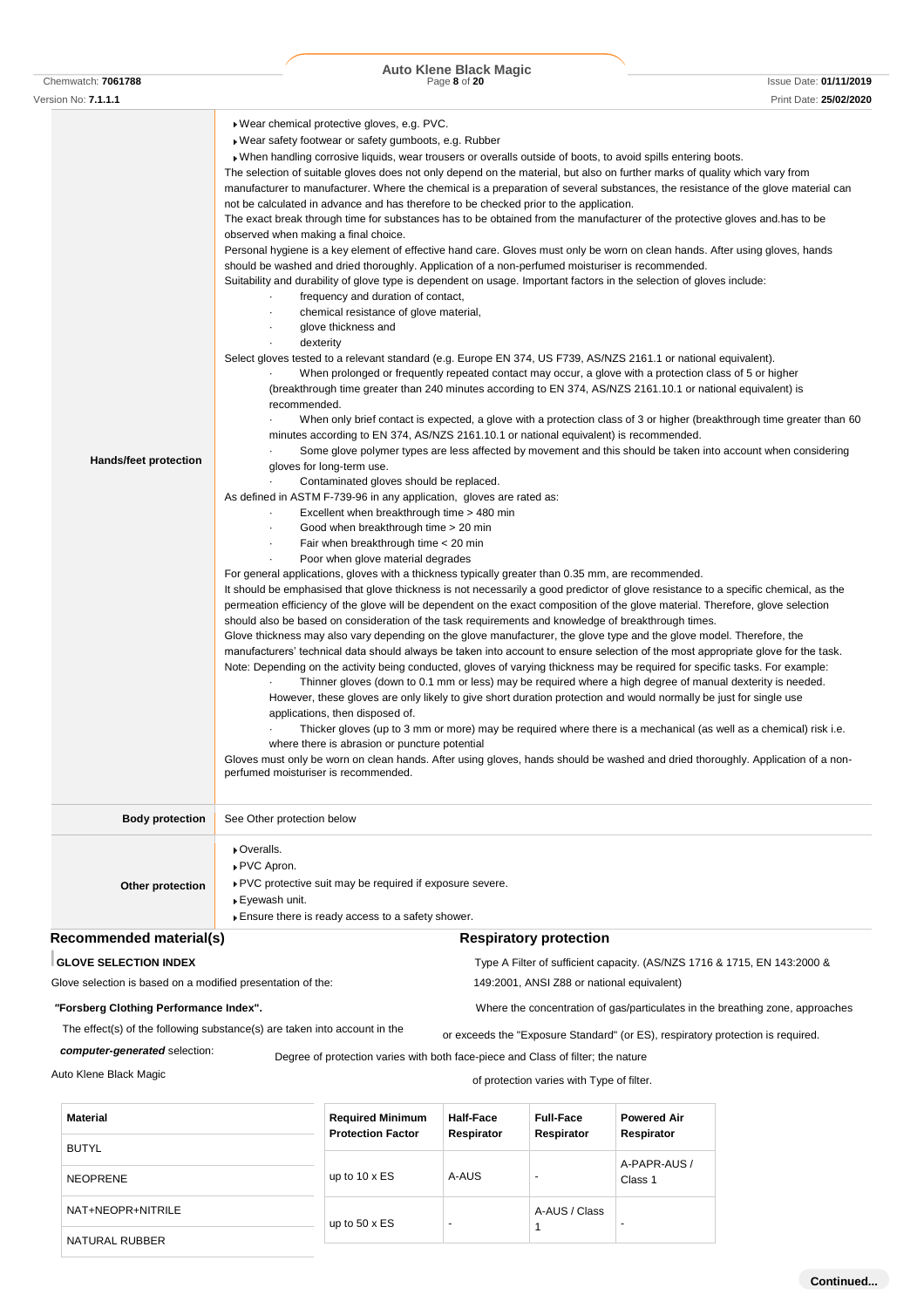| Chemwatch: 7061788  | <b>Auto Klene Black Magic</b><br>Page 9 of 20 |        |  | <b>Issue Date: 01/11/2019</b> |            |                        |
|---------------------|-----------------------------------------------|--------|--|-------------------------------|------------|------------------------|
| Version No: 7.1.1.1 |                                               |        |  |                               |            | Print Date: 25/02/2020 |
| NATURAL+NEOPRENE    | up to $100 \times ES$                         |        |  | $A-2$                         | A-PAPR-2 ^ |                        |
| NEOPRENE/NATURAL    |                                               | ◠<br>◡ |  |                               |            |                        |

Full-face

|                   |   | Λ. |
|-------------------|---|----|
| <b>NITRILE</b>    | C |    |
| NITRILE+PVC       | C |    |
| PE                | C |    |
| PE/EVAL/PE        | C |    |
| <b>PVA</b>        | C |    |
| <b>PVC</b>        | C |    |
| SARANEX-23        | C |    |
| SARANEX-23 2-PLY  | C |    |
| <b>TEFLON</b>     | C |    |
| <b>VITON</b>      | C |    |
| VITON/CHLOROBUTYL | C |    |
|                   |   |    |

\* CPI - Chemwatch Performance Index

A: Best Selection

B: Satisfactory; may degrade after 4 hours continuous immersion

C: Poor to Dangerous Choice for other than short term immersion **NOTE**: As a

series of factors will influence the actual performance of the glove, a final

selection must be based on detailed observation. -

\* Where the glove is to be used on a short term, casual or infrequent basis,factors such as "feel" or convenience (e.g. disposability), may dictate a choice of gloves which might otherwise be unsuitable following long-term or frequent use. A qualified practitioner should be consulted.

#### **SECTION 9 PHYSICAL AND CHEMICAL PROPERTIES**

A(All classes) = Organic vapours, B AUS or B1 = Acid gasses, B2 = Acid gas or hydrogen cyanide(HCN), B3 = Acid gas or hydrogen cyanide(HCN), E = Sulfur dioxide(SO2), G = Agricultural chemicals, K = Ammonia(NH3), Hg = Mercury, NO = Oxides of nitrogen, MB = Methyl bromide, AX = Low boiling point organic compounds(below 65 degC)

Cartridge respirators should never be used for emergency ingress or in areas of unknown vapour concentrations or oxygen content.  $\blacktriangleright$  The wearer must be warned to leave the contaminated area immediately on detecting any odours through the respirator. The odour may indicate that the mask is not functioning properly, that the vapour concentration is too high, or that the mask is not properly fitted. Because of these limitations, only restricted use of cartridge respirators is considered appropriate. Cartridge performance is affected by humidity. Cartridges should be changed after 2 hr of continuous use unless it is determined that the humidity is less than 75%, in which case, cartridges can be used for 4 hr. Used cartridges should be discarded daily, regardless of the length of time used

#### **Information on basic physical and chemical properties**

| Appearance             | Clear dark brown, alkaline liquid with a slight glycol odour; mixes with water. |                                                    |                |
|------------------------|---------------------------------------------------------------------------------|----------------------------------------------------|----------------|
| <b>Physical state</b>  | Liquid                                                                          | Relative density (Water =<br>1)                    | 1.04           |
| Odour                  | Not Available                                                                   | <b>Partition coefficient n-</b><br>octanol / water | Not Available  |
| <b>Odour threshold</b> | Not Available                                                                   | Auto-ignition temperature<br>$(^{\circ}C)$         | Not Applicable |

**Continued...**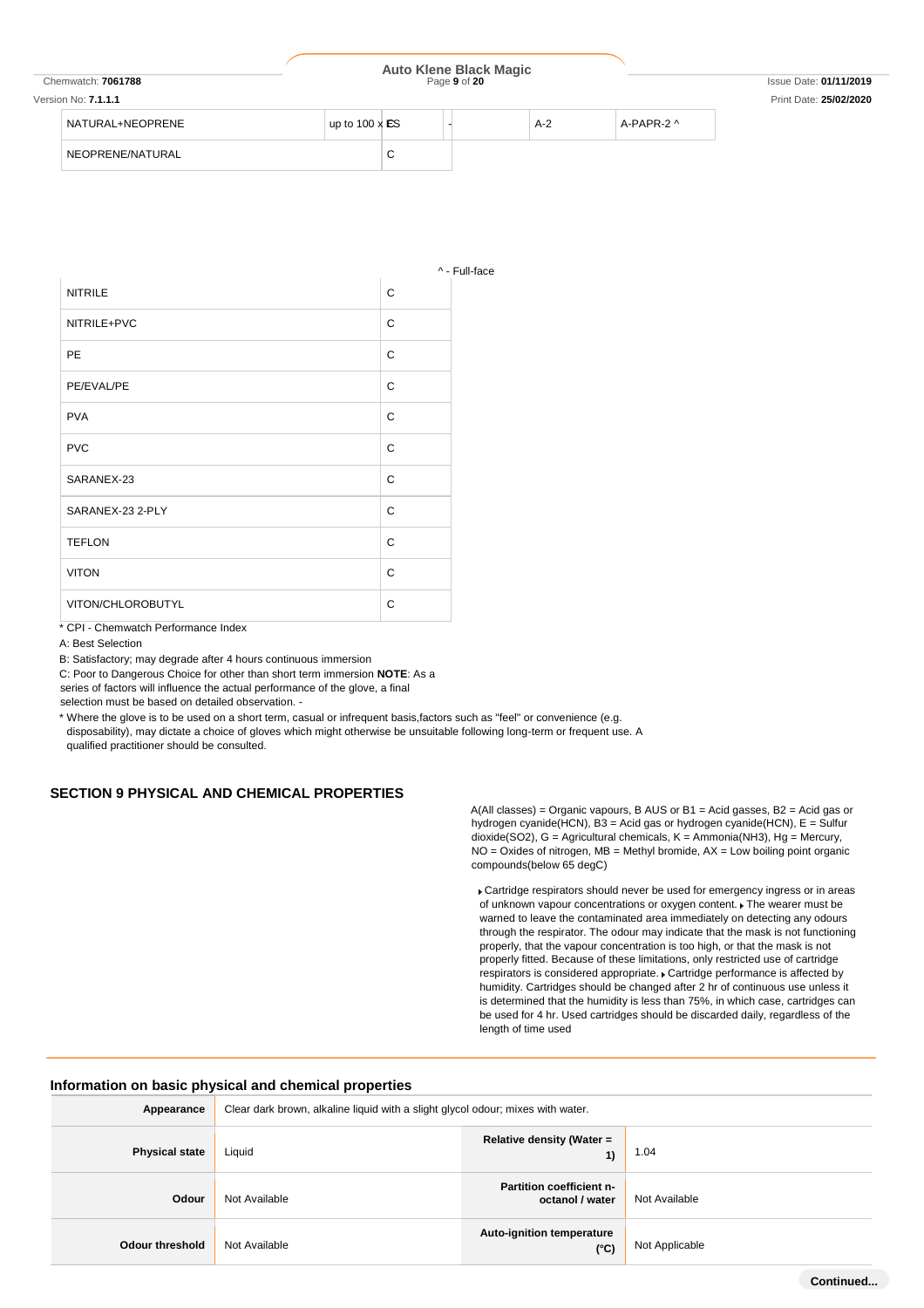| Version No: 7.1.1.1                             |                |                                            | Print Date: 25/02/2020 |
|-------------------------------------------------|----------------|--------------------------------------------|------------------------|
| pH (as supplied)                                | 12.0-13.0      | Decomposition<br>temperature               | Not Available          |
| Melting point / freezing<br>point $(^{\circ}C)$ | Not Available  | <b>Viscosity (cSt)</b>                     | Not Available          |
| Initial boiling point and<br>boiling range (°C) | >100           | Molecular weight (g/mol)                   | Not Applicable         |
| Flash point (°C)                                | Not Applicable | <b>Taste</b>                               | Not Available          |
| <b>Evaporation rate</b>                         | Not Available  | <b>Explosive properties</b>                | Not Available          |
| Flammability                                    | Not Applicable | <b>Oxidising properties</b>                | Not Available          |
| Upper Explosive Limit (%)                       | Not Applicable | <b>Surface Tension (dyn/cm</b><br>or mN/m) | Not Available          |
| Lower Explosive Limit (%)                       | Not Applicable | <b>Volatile Component (%vol)</b>           | 84-85                  |
| Vapour pressure (kPa)                           | Not Available  | Gas group                                  | Not Available          |
| Solubility in water                             | Miscible       | pH as a solution (1%)                      | Not Available          |
| Vapour density (Air = $1$ )                     | Not Available  | VOC g/L                                    | Not Available          |

**SECTION 10 STABILITY AND REACTIVITY**

| Reactivity                            | See section 7                                                                                                                        |
|---------------------------------------|--------------------------------------------------------------------------------------------------------------------------------------|
| <b>Chemical stability</b>             | » Unstable in the presence of incompatible materials.<br>▶ Product is considered stable.<br>Hazardous polymerisation will not occur. |
| Possibility of hazardous<br>reactions | See section 7                                                                                                                        |
| <b>Conditions to avoid</b>            | See section 7                                                                                                                        |
| Incompatible materials                | See section 7                                                                                                                        |
| Hazardous decomposition<br>products   | See section 5                                                                                                                        |

## **SECTION 11 TOXICOLOGICAL INFORMATION**

# **Information on toxicological effects**

| Inhaled             | Not normally a hazard due to non-volatile nature of product<br>Inhalation of alkaline corrosives may produce irritation of the respiratory tract with coughing, choking, pain and mucous membrane<br>damage. Pulmonary oedema may develop in more severe cases; this may be immediate or in most cases following a latent period of<br>5-72 hours. Symptoms may include a tightness in the chest, dyspnoea, frothy sputum, cyanosis and dizziness.<br>Findings may include hypotension, a weak and rapid pulse and moist rales. |
|---------------------|---------------------------------------------------------------------------------------------------------------------------------------------------------------------------------------------------------------------------------------------------------------------------------------------------------------------------------------------------------------------------------------------------------------------------------------------------------------------------------------------------------------------------------|
| Ingestion           | The material can produce chemical burns within the oral cavity and gastrointestinal tract following ingestion.<br>Accidental ingestion of the material may be damaging to the health of the individual.                                                                                                                                                                                                                                                                                                                         |
| <b>Skin Contact</b> | The material can produce chemical burns following direct contact with the skin.<br>Open cuts, abraded or irritated skin should not be exposed to this material<br>Entry into the blood-stream through, for example, cuts, abrasions, puncture wounds or lesions, may produce systemic injury with<br>harmful effects. Examine the skin prior to the use of the material and ensure that any external damage is suitably protected.                                                                                              |
| Eye                 | The material can produce chemical burns to the eye following direct contact. Vapours or mists may be extremely irritating.<br>When applied to the eye(s) of animals, the material produces severe ocular lesions which are present twenty-four hours or more<br>after instillation.                                                                                                                                                                                                                                             |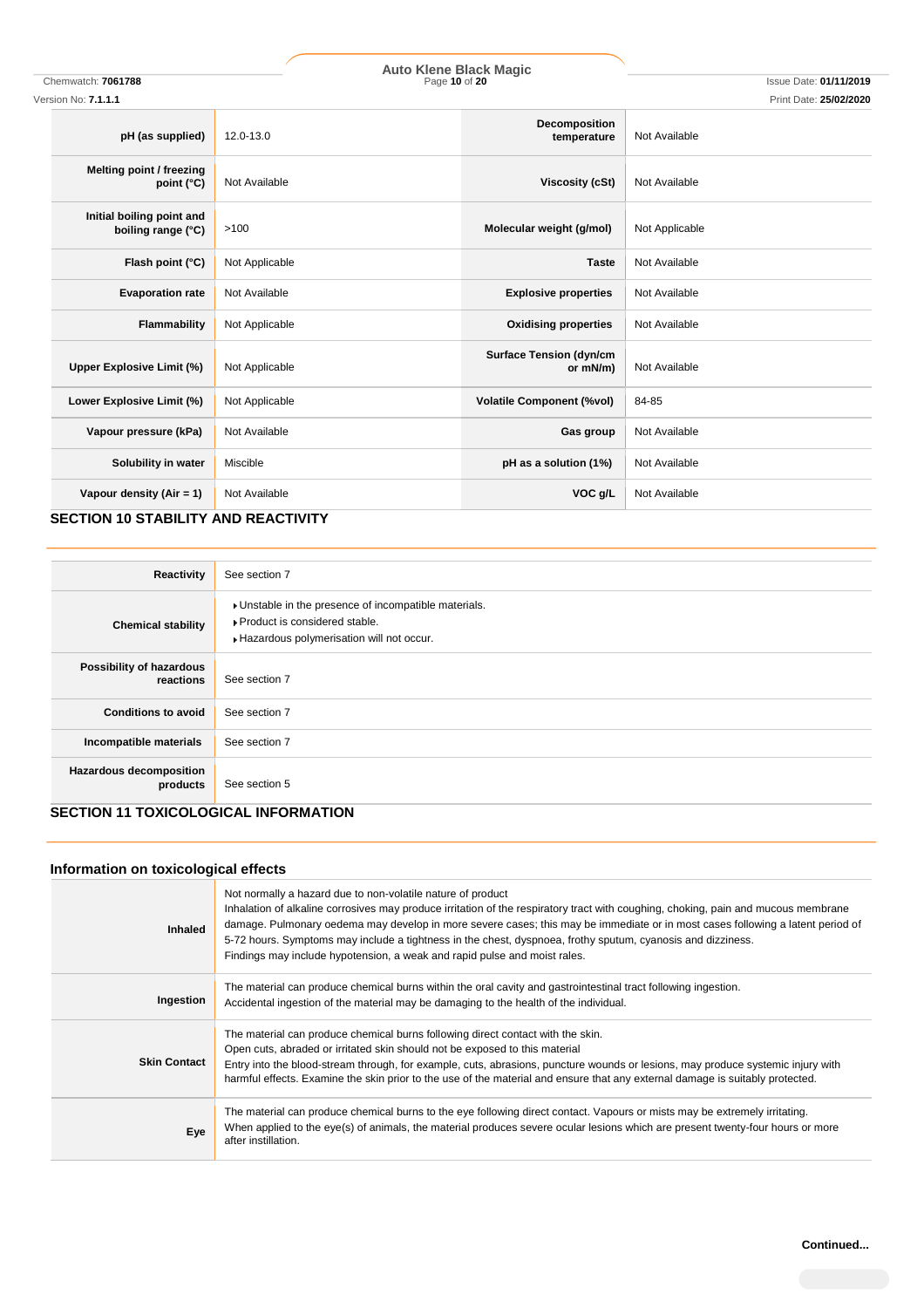| Chemwatch: 7061788                 | <b>Auto Klene Black Magic</b><br>Page 11 of 20                                                                                                                                                                                                                              | <b>Issue Date: 01/11/2019</b>                                                                                                                                                                                                                                                                                                                                                                                                                                                                                                                                                                                                                                                                                                                                                                                                                                                                                                                                                                                                                                                                                                                                                                                                                                                                                                                       |
|------------------------------------|-----------------------------------------------------------------------------------------------------------------------------------------------------------------------------------------------------------------------------------------------------------------------------|-----------------------------------------------------------------------------------------------------------------------------------------------------------------------------------------------------------------------------------------------------------------------------------------------------------------------------------------------------------------------------------------------------------------------------------------------------------------------------------------------------------------------------------------------------------------------------------------------------------------------------------------------------------------------------------------------------------------------------------------------------------------------------------------------------------------------------------------------------------------------------------------------------------------------------------------------------------------------------------------------------------------------------------------------------------------------------------------------------------------------------------------------------------------------------------------------------------------------------------------------------------------------------------------------------------------------------------------------------|
| Version No: 7.1.1.1                |                                                                                                                                                                                                                                                                             | Print Date: 25/02/2020                                                                                                                                                                                                                                                                                                                                                                                                                                                                                                                                                                                                                                                                                                                                                                                                                                                                                                                                                                                                                                                                                                                                                                                                                                                                                                                              |
| <b>Chronic</b>                     | organs or biochemical systems.<br>toxic effects but which are not secondary non-specific consequences of the other toxic effects.<br>toxic effects, but which are not a secondary non-specific consequence of other toxic effects.<br>for making a satisfactory assessment. | Repeated or prolonged exposure to corrosives may result in the erosion of teeth, inflammatory and ulcerative changes in the mouth<br>and necrosis (rarely) of the jaw. Bronchial irritation, with cough, and frequent attacks of bronchial pneumonia may ensue.<br>Gastrointestinal disturbances may also occur. Chronic exposures may result in dermatitis and/or conjunctivitis.<br>Limited evidence suggests that repeated or long-term occupational exposure may produce cumulative health effects involving<br>There is some evidence that human exposure to the material may result in developmental toxicity. This evidence is based on animal<br>studies where effects have been observed in the absence of marked maternal toxicity, or at around the same dose levels as other<br>Exposure to the material may cause concerns for human fertility, on the basis that similar materials provide some evidence of<br>impaired fertility in the absence of toxic effects, or evidence of impaired fertility occurring at around the same dose levels as other<br>On the basis, primarily, of animal experiments, concern has been expressed by at least one classification body that the material may<br>produce carcinogenic or mutagenic effects; in respect of the available information, however, there presently exists inadequate data |
| <b>Auto Klene Black Magic</b>      | <b>TOXICITY</b>                                                                                                                                                                                                                                                             | <b>IRRITATION</b>                                                                                                                                                                                                                                                                                                                                                                                                                                                                                                                                                                                                                                                                                                                                                                                                                                                                                                                                                                                                                                                                                                                                                                                                                                                                                                                                   |
|                                    | Not Available                                                                                                                                                                                                                                                               | Not Available                                                                                                                                                                                                                                                                                                                                                                                                                                                                                                                                                                                                                                                                                                                                                                                                                                                                                                                                                                                                                                                                                                                                                                                                                                                                                                                                       |
| ethylene glycol monobutyl<br>ether | <b>TOXICITY</b><br>dermal (rat) LD50: >2000 mg/kg $^{[1]}$<br>Inhalation (rat) LC50: 449.48655 mg/l/4H $^{[2]}$<br>Oral (rat) LD50: 250 mg/kg [2]                                                                                                                           | <b>IRRITATION</b><br>Eye (rabbit): 100 mg SEVERE<br>Eye (rabbit): 100 mg/24h-moderate<br>Eye: adverse effect observed (irritating) [1]<br>Skin (rabbit): 500 mg, open; mild                                                                                                                                                                                                                                                                                                                                                                                                                                                                                                                                                                                                                                                                                                                                                                                                                                                                                                                                                                                                                                                                                                                                                                         |
|                                    |                                                                                                                                                                                                                                                                             | Skin: adverse effect observed (irritating) [1]                                                                                                                                                                                                                                                                                                                                                                                                                                                                                                                                                                                                                                                                                                                                                                                                                                                                                                                                                                                                                                                                                                                                                                                                                                                                                                      |
|                                    |                                                                                                                                                                                                                                                                             | Skin: no adverse effect observed (not irritating) [1]                                                                                                                                                                                                                                                                                                                                                                                                                                                                                                                                                                                                                                                                                                                                                                                                                                                                                                                                                                                                                                                                                                                                                                                                                                                                                               |
|                                    | <b>TOXICITY</b>                                                                                                                                                                                                                                                             | <b>IRRITATION</b>                                                                                                                                                                                                                                                                                                                                                                                                                                                                                                                                                                                                                                                                                                                                                                                                                                                                                                                                                                                                                                                                                                                                                                                                                                                                                                                                   |
|                                    | Dermal (rabbit) LD50: 1350 mg/kg <sup>[2]</sup>                                                                                                                                                                                                                             | Eye (rabbit): 0.05 mg/24h SEVERE                                                                                                                                                                                                                                                                                                                                                                                                                                                                                                                                                                                                                                                                                                                                                                                                                                                                                                                                                                                                                                                                                                                                                                                                                                                                                                                    |
| sodium hydroxide                   |                                                                                                                                                                                                                                                                             | Eye (rabbit):1 mg/24h SEVERE                                                                                                                                                                                                                                                                                                                                                                                                                                                                                                                                                                                                                                                                                                                                                                                                                                                                                                                                                                                                                                                                                                                                                                                                                                                                                                                        |
|                                    |                                                                                                                                                                                                                                                                             | Eye (rabbit):1 mg/30s rinsed-SEVERE                                                                                                                                                                                                                                                                                                                                                                                                                                                                                                                                                                                                                                                                                                                                                                                                                                                                                                                                                                                                                                                                                                                                                                                                                                                                                                                 |
|                                    |                                                                                                                                                                                                                                                                             | Eye: adverse effect observed (irritating) [1]                                                                                                                                                                                                                                                                                                                                                                                                                                                                                                                                                                                                                                                                                                                                                                                                                                                                                                                                                                                                                                                                                                                                                                                                                                                                                                       |
|                                    |                                                                                                                                                                                                                                                                             | Skin (rabbit): 500 mg/24h SEVERE                                                                                                                                                                                                                                                                                                                                                                                                                                                                                                                                                                                                                                                                                                                                                                                                                                                                                                                                                                                                                                                                                                                                                                                                                                                                                                                    |
|                                    |                                                                                                                                                                                                                                                                             | Skin: adverse effect observed (corrosive) [1]                                                                                                                                                                                                                                                                                                                                                                                                                                                                                                                                                                                                                                                                                                                                                                                                                                                                                                                                                                                                                                                                                                                                                                                                                                                                                                       |
| water                              | <b>TOXICITY</b>                                                                                                                                                                                                                                                             | <b>IRRITATION</b>                                                                                                                                                                                                                                                                                                                                                                                                                                                                                                                                                                                                                                                                                                                                                                                                                                                                                                                                                                                                                                                                                                                                                                                                                                                                                                                                   |
|                                    | Oral (rat) LD50: >90000 mg/kg[2]                                                                                                                                                                                                                                            | Not Available                                                                                                                                                                                                                                                                                                                                                                                                                                                                                                                                                                                                                                                                                                                                                                                                                                                                                                                                                                                                                                                                                                                                                                                                                                                                                                                                       |
| Legend:                            | Unless otherwise specified data extracted from RTECS - Register of Toxic Effect of chemical Substances                                                                                                                                                                      | 1. Value obtained from Europe ECHA Registered Substances - Acute toxicity 2.* Value obtained from manufacturer's SDS.                                                                                                                                                                                                                                                                                                                                                                                                                                                                                                                                                                                                                                                                                                                                                                                                                                                                                                                                                                                                                                                                                                                                                                                                                               |

l,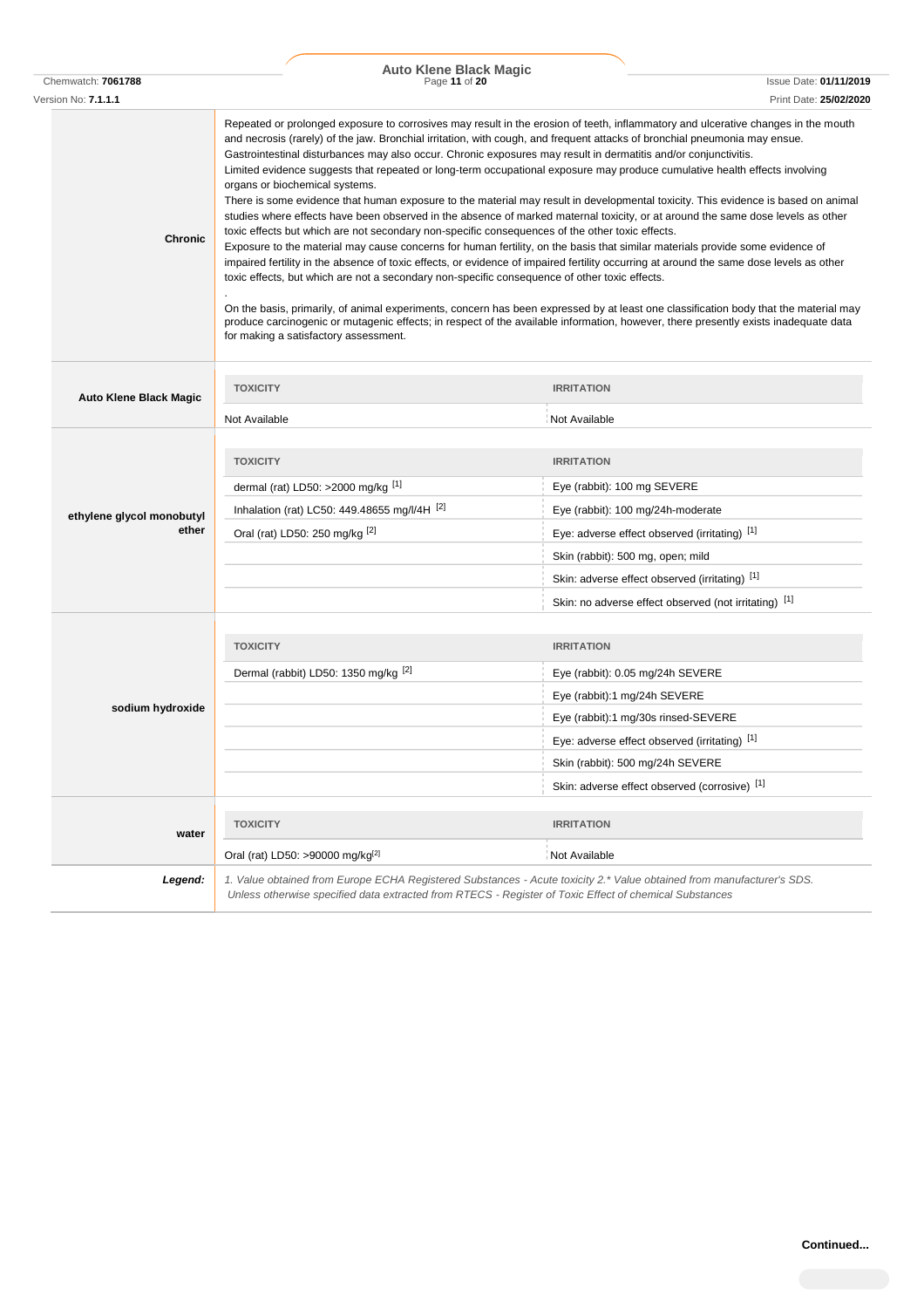| Version No: 7.1.1.1                              | Print Date: 25/02/2020                                                                                                                                                                                                                                                                                                                                                                                                                                                                                                                                                                                                                                                                                                                                                                                                                                                                                                                                                                                                                                                                                                                                                                                                                                                                                                                                                                                                                                                                                                                                                                                                                                                                                                                                                                                                                                                                                                                                                                                                                                                                                                                                                                                                                                                                                                                                                                                                                                                                                                                                                                                                                                                                                                                                                                                                                                                                                                                                                                                                                                                                                                                                                                                                                                                                                                                                                                                                                                                                                                                                                                                                                                                                                                                                                                                                                                                                                                                                                                                                                                                                                                                                                                                                                                                                                                                                                                                                                                                                                                                                                                                                                                                                                                                                                                                                                                                                                                                                                                                                                                                                                                                                                                                                                                                                                                                                                                                                                                                                                                                                                                                                                                                                                                                                                                                                                                                                                                                                                                                                                                                                                                                                                                                                                                                                                                                                                                                                                                                                                                                                                                                                                                                                                                                                                                                                                                                                                                                                                                                                                                                                                                                                                                                                                                                                                                                                                                                                                                                                                                                                                                                              |
|--------------------------------------------------|---------------------------------------------------------------------------------------------------------------------------------------------------------------------------------------------------------------------------------------------------------------------------------------------------------------------------------------------------------------------------------------------------------------------------------------------------------------------------------------------------------------------------------------------------------------------------------------------------------------------------------------------------------------------------------------------------------------------------------------------------------------------------------------------------------------------------------------------------------------------------------------------------------------------------------------------------------------------------------------------------------------------------------------------------------------------------------------------------------------------------------------------------------------------------------------------------------------------------------------------------------------------------------------------------------------------------------------------------------------------------------------------------------------------------------------------------------------------------------------------------------------------------------------------------------------------------------------------------------------------------------------------------------------------------------------------------------------------------------------------------------------------------------------------------------------------------------------------------------------------------------------------------------------------------------------------------------------------------------------------------------------------------------------------------------------------------------------------------------------------------------------------------------------------------------------------------------------------------------------------------------------------------------------------------------------------------------------------------------------------------------------------------------------------------------------------------------------------------------------------------------------------------------------------------------------------------------------------------------------------------------------------------------------------------------------------------------------------------------------------------------------------------------------------------------------------------------------------------------------------------------------------------------------------------------------------------------------------------------------------------------------------------------------------------------------------------------------------------------------------------------------------------------------------------------------------------------------------------------------------------------------------------------------------------------------------------------------------------------------------------------------------------------------------------------------------------------------------------------------------------------------------------------------------------------------------------------------------------------------------------------------------------------------------------------------------------------------------------------------------------------------------------------------------------------------------------------------------------------------------------------------------------------------------------------------------------------------------------------------------------------------------------------------------------------------------------------------------------------------------------------------------------------------------------------------------------------------------------------------------------------------------------------------------------------------------------------------------------------------------------------------------------------------------------------------------------------------------------------------------------------------------------------------------------------------------------------------------------------------------------------------------------------------------------------------------------------------------------------------------------------------------------------------------------------------------------------------------------------------------------------------------------------------------------------------------------------------------------------------------------------------------------------------------------------------------------------------------------------------------------------------------------------------------------------------------------------------------------------------------------------------------------------------------------------------------------------------------------------------------------------------------------------------------------------------------------------------------------------------------------------------------------------------------------------------------------------------------------------------------------------------------------------------------------------------------------------------------------------------------------------------------------------------------------------------------------------------------------------------------------------------------------------------------------------------------------------------------------------------------------------------------------------------------------------------------------------------------------------------------------------------------------------------------------------------------------------------------------------------------------------------------------------------------------------------------------------------------------------------------------------------------------------------------------------------------------------------------------------------------------------------------------------------------------------------------------------------------------------------------------------------------------------------------------------------------------------------------------------------------------------------------------------------------------------------------------------------------------------------------------------------------------------------------------------------------------------------------------------------------------------------------------------------------------------------------------------------------------------------------------------------------------------------------------------------------------------------------------------------------------------------------------------------------------------------------------------------------------------------------------------------------------------------------------------------------------------------------------------------------------------------------------------------------------------------------------------------------------------------------|
| <b>ETHYLENE GLYCOL</b><br><b>MONOBUTYL ETHER</b> | NOTE: Changes in kidney, liver, spleen and lungs are observed in animals exposed to high concentrations of this substance by all<br>routes. ** ASCC (NZ) SDS<br>The material may cause skin irritation after prolonged or repeated exposure and may produce a contact dermatitis (nonallergic). This<br>form of dermatitis is often characterised by skin redness (erythema) and swelling epidermis. Histologically there may be intercellular<br>oedema of the spongy layer (spongiosis) and intracellular oedema of the epidermis.<br>For ethylene glycol monoalkyl ethers and their acetates (EGMAEs):<br>Typical members of this category are ethylene glycol propylene ether (EGPE), ethylene glycol butyl ether (EGBE) and ethylene<br>glycol hexyl ether (EGHE) and their acetates.<br>EGMAEs are substrates for alcohol dehydrogenase isozyme ADH-3, which catalyzes the conversion of their terminal alcohols to<br>aldehydes (which are transient metabolites). Further, rapid conversion of the aldehydes by aldehyde dehydrogenase produces<br>alkoxyacetic acids, which are the predominant urinary metabolites of mono substituted glycol ethers.<br>Acute Toxicity: Oral LD50 values in rats for all category members range from 739 (EGHE) to 3089 mg/kg bw (EGPE), with values<br>increasing with decreasing molecular weight. Four to six hour acute inhalation toxicity studies were conducted for these chemicals in<br>rats at the highest vapour concentrations practically achievable. Values range from LC0 > 85 ppm (508 mg/m3) for EGHE, LC50 ><br>400ppm (2620 mg/m3) for EGBEA to LC50 > 2132 ppm (9061 mg/m3) for EGPE. No lethality was observed for any of these<br>materials under these conditions. Dermal LD50 values in rabbits range from 435 mg/kg bw (EGBE) to 1500 mg/kg bw (EGBEA).<br>Overall these category members can be considered to be of low to moderate acute toxicity. All category members cause reversible<br>irritation to skin and eyes, with EGBEA less irritating and EGHE more irritating than the other category members. EGPE and EGBE<br>are not sensitisers in experimental animals or humans. Signs of acute toxicity in rats, mice and rabbits are consistent with<br>haemolysis (with the exception of EGHE) and non-specific CNS depression typical of organic solvents in general. Alkoxyacetic acid<br>metabolites, propoxyacetic acid (PAA) and butoxyacetic acid (BAA), are responsible for the red blood cell hemolysis. Signs of<br>toxicity in humans deliberately ingesting cleaning fluids containing 9-22% EGBE are similar to those of rats, with the exception of<br>haemolysis. Although decreased blood haemoglobin and/or haemoglobinuria were observed in some of the human cases, it is not<br>clear if this was due to haemolysis or haemodilution as a result of administration of large volumes of fluid. Red blood cells of<br>humans are many-fold more resistant to toxicity from EGPE and EGBE in vitro than those of rats.<br>Repeat dose toxicity: The fact that the NOAEL for repeated dose toxicity of EGBE is less than that of EGPE is consistent with red<br>blood cells being more sensitive to EGBE than EGPE. Blood from mice, rats, hamsters, rabbits and baboons were sensitive to the<br>effects of BAA in vitro and displayed similar responses, which included erythrocyte swelling (increased haematocrit and mean<br>corpuscular hemoglobin), followed by hemolysis. Blood from humans, pigs, dogs, cats, and guinea pigs was less sensitive to<br>haemolysis by BAA in vitro.<br>Mutagenicity: In the absence and presence of metabolic activation, EGBE tested negative for mutagenicity in Ames tests conducted<br>in S. typhimurium strains TA97, TA98, TA100, TA1535 and TA1537 and EGHE tested negative in strains TA98, TA100,<br>TA1535, TA1537 and TA1538. In vitro cytogenicity and sister chromatid exchange assays with EGBE and EGHE in Chinese<br>Hamster Ovary Cells with and without metabolic activation and in vivo micronucleus tests with EGBE in rats and mice were negative,<br>indicating that these glycol ethers are not genotoxic.<br>Carcinogenicity: In a 2-year inhalation chronic toxicity and carcinogenicity study with EGBE in rats and mice a significant increase<br>in the incidence of liver haemangiosarcomas was seen in male mice and forestomach tumours in female mice. It was decided that<br>based on the mode of action data available, there was no significant hazard for human carcinogenicity<br>Reproductive and developmental toxicity. The results of reproductive and developmental toxicity studies indicate that the glycol<br>ethers in this category are not selectively toxic to the reproductive system or developing fetus, developmental toxicity is secondary to<br>maternal toxicity. The repeated dose toxicity studies in which reproductive organs were examined indicate that the members of this<br>category are not associated with toxicity to reproductive organs (including the testes).<br>Results of the developmental toxicity studies conducted via inhalation exposures during gestation periods on EGPE (rabbits -125,<br>250, 500 ppm or 531, 1062, or 2125 mg/m3 and rats - 100, 200, 300, 400 ppm or 425, 850, 1275, or 1700 mg/m3), EGBE (rat and<br>rabbit - 25, 50, 100, 200 ppm or 121, 241, 483, or 966 mg/m3), and EGHE (rat and rabbit - 20.8, 41.4, 79.2 ppm or 124, 248, or 474<br>mg/m3) indicate that the members of the category are not teratogenic.<br>The NOAELs for developmental toxicity are greater than 500 ppm or 2125 mg/m3 (rabbit-EGPE), 100 ppm or 425 mg/m3 (rat-<br>EGPE), 50 ppm or 241 mg/m3 (rat EGBE) and 100 ppm or 483 mg/m3 (rabbit EGBE) and greater than 79.2 ppm or 474 mg/m3 (rat<br>and rabbit-EGHE).<br>Exposure of pregnant rats to ethylene glycol monobutyl ether (2-butoxyethanol) at 100 ppm or rabbits at 200 ppm during<br>organogenesis resulted in maternal toxicity and embryotoxicity including a decreased number of viable implantations per litter. Slight<br>foetoxicity in the form of poorly ossified or unossified skeletal elements was also apparent in rats. Teratogenic effects were not<br>observed in other species.<br>At least one researcher has stated that the reproductive effects were less than that of other monoalkyl ethers of ethylene glycol.<br>Chronic exposure may cause anaemia, macrocytosis, abnormally large red cells and abnormal red cell fragility. Exposure of male<br>and female rats and mice for 14 weeks to 2 years produced a regenerative haemolytic anaemia and subsequent effects on the<br>haemopoietic system in rats and mice. In addition, 2-butoxyethanol exposures caused increases in the incidence of neoplasms and<br>nonneoplastic lesions (1). The occurrence of the anaemia was concentration-dependent and more pronounced in rats and females.<br>In this study it was proposed that 2-butoxyethanol at concentrations of 500 ppm and greater produced an acute disseminated<br>thrombosis and bone infarction in male and female rats as a result of severe acute haemolysis and reduced deformability of<br>erythrocytes or through anoxic damage to endothelial cells that compromise blood flow. In two-year studies, 2-butoxyethanol<br>continued to affect circulating erythroid mass, inducing a responsive anaemia. Rats showed a marginal increase in the incidence of<br>benign or malignant pheochromocytomas (combined) of the adrenal gland. In mice, 2-butoxyethanol exposure resulted in a |
|                                                  | concentration dependent increase in the incidence of squamous cell papilloma or carcinoma of the forestomach. It was<br>hypothesised that exposure-induced irritation produced inflammatory and hyperplastic effects in the forestomach and that the<br>neoplasia were associated with a continuation of the injury/ degeneration process. Exposure also produced a concentration -<br>dependent increase in the incidence of haemangiosarcoma of the liver of male mice and hepatocellular carcinoma.<br>1: NTP Toxicology Program Technical report Series 484, March 2000.<br>For ethylene glycol:                                                                                                                                                                                                                                                                                                                                                                                                                                                                                                                                                                                                                                                                                                                                                                                                                                                                                                                                                                                                                                                                                                                                                                                                                                                                                                                                                                                                                                                                                                                                                                                                                                                                                                                                                                                                                                                                                                                                                                                                                                                                                                                                                                                                                                                                                                                                                                                                                                                                                                                                                                                                                                                                                                                                                                                                                                                                                                                                                                                                                                                                                                                                                                                                                                                                                                                                                                                                                                                                                                                                                                                                                                                                                                                                                                                                                                                                                                                                                                                                                                                                                                                                                                                                                                                                                                                                                                                                                                                                                                                                                                                                                                                                                                                                                                                                                                                                                                                                                                                                                                                                                                                                                                                                                                                                                                                                                                                                                                                                                                                                                                                                                                                                                                                                                                                                                                                                                                                                                                                                                                                                                                                                                                                                                                                                                                                                                                                                                                                                                                                                                                                                                                                                                                                                                                                                                                                                                                                                                                                                                |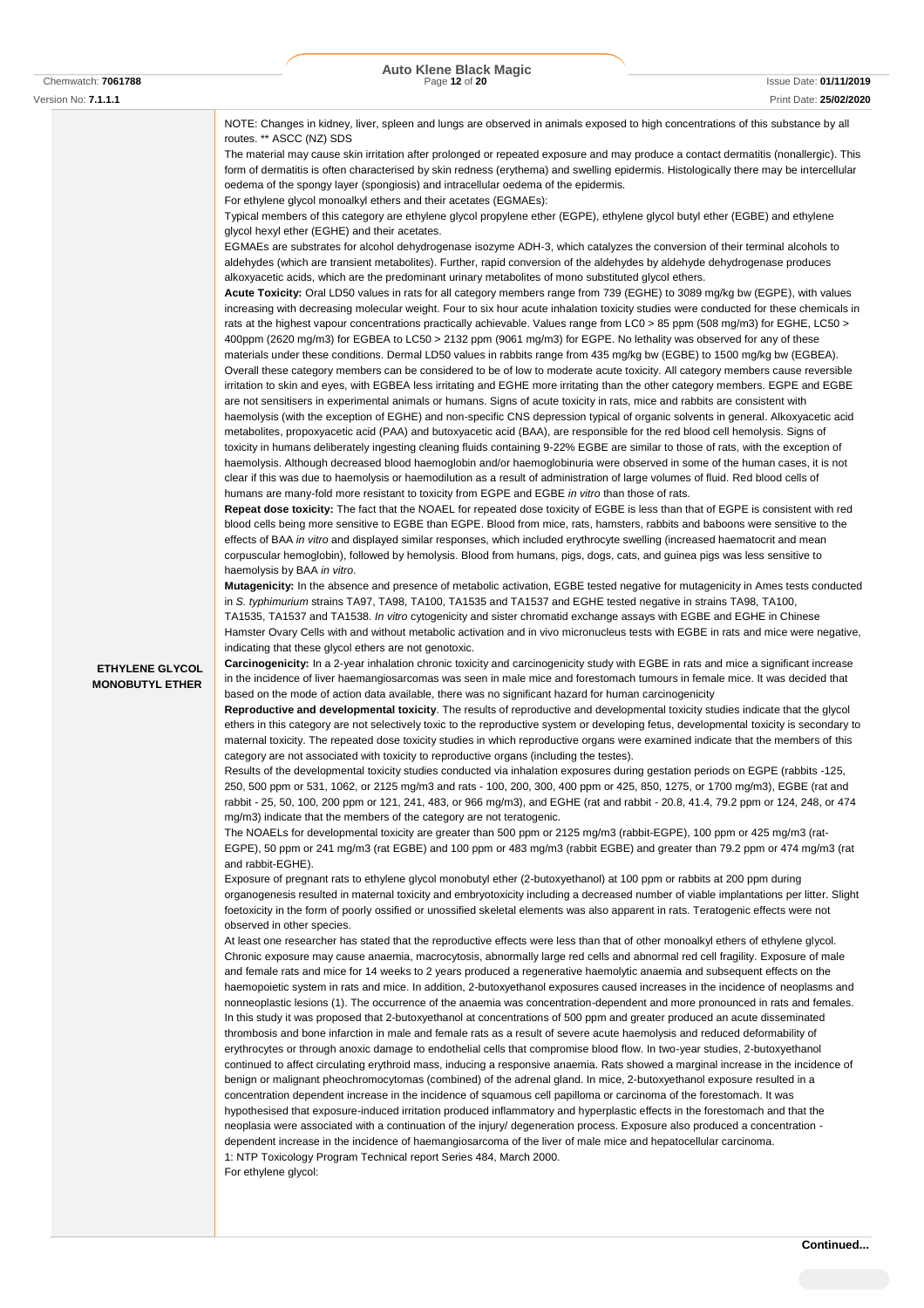#### Version No: **7.1.1.1** Print Date: **25/02/2020**

Ethylene glycol is quickly and extensively absorbed through the gastrointestinal tract. Limited information suggests that it is also absorbed through the respiratory tract; dermal absorption is apparently slow. Following absorption, ethylene glycol is distributed throughout the body according to total body water. In most mammalian species, including humans, ethylene glycol is initially metabolised by alcohol.

dehydrogenase to form glycolaldehyde, which is rapidly converted to glycolic acid and glyoxal by aldehyde oxidase and aldehyde dehydrogenase. These metabolites are oxidised to glyoxylate; glyoxylate may be further metabolised to formic acid, oxalic acid, and glycine. Breakdown of both glycine and formic acid can generate CO2, which is one of the major elimination products of ethylene glycol. In addition to exhaled CO2, ethylene glycol is eliminated in the urine as both the parent compound and glycolic acid. Elimination of ethylene glycol from the plasma in both humans and laboratory animals is rapid after oral exposure; elimination halflives are in the range of 1-4 hours in most species tested.

**Respiratory Effects.** Respiratory system involvement occurs 12-24 hours after ingestion of sufficient amounts of ethylene glycol and is considered to be part of a second stage in ethylene glycol poisoning The symptoms include hyperventilation, shallow rapid breathing, and generalized pulmonary edema with calcium oxalate crystals occasionally present in the lung parenchyma.

Respiratory system involvement appears to be dose-dependent and occurs concomitantly with cardiovascular changes. Pulmonary infiltrates and other changes compatible with adult respiratory distress syndrome (ARDS) may characterise the second stage of ethylene glycol poisoning Pulmonary oedema can be secondary to cardiac failure, ARDS, or aspiration of gastric contents. Symptoms related to acidosis such as hyperpnea and tachypnea are frequently observed; however, major respiratory morbidities such as pulmonary edema and bronchopneumonia are relatively rare and usually only observed with extreme poisoning (e.g., in only 5 of 36 severely poisoned cases).

**Cardiovascular Effects.** Cardiovascular system involvement in humans occurs at the same time as respiratory system involvement, during the second phase of oral ethylene glycol poisoning, which is 12- 24 hours after acute exposure. The symptoms of cardiac involvement include tachycardia, ventricular gallop and cardiac enlargement. Ingestion of ethylene glycol may also cause hypertension or hypotension, which may progress to cardiogenic shock. Myocarditis has been observed at autopsy in cases of people who died following acute ingestion of ethylene glycol. As in the case of respiratory effects, cardiovascular involvement occurs with ingestion of relatively high doses of ethylene glycol.

Nevertheless, circulatory disturbances are a rare occurrence, having been reported in only 8 of 36 severely poisoned cases.Therefore, it appears that acute exposure to high levels of ethylene glycol can cause serious cardiovascular effects in humans. The effects of a long-term, low-dose exposure are unknown.

**Gastrointestinal Effects.** Nausea, vomiting with or without blood, pyrosis, and abdominal cramping and pain are common early effects of acute ethylene glycol ingestion. Acute effects of ethylene glycol ingestion in one patient included intermittent diarrhea and abdominal pain, which were attributed to mild colonic ischaemia; severe abdominal pain secondary to colonic stricture and perforation developed 3 months after ingestion, and histology of the resected colon showed birefringent crystals highly suggestive of oxalate deposition.

**Musculoskeletal Effects.** Reported musculoskeletal effects in cases of acute ethylene glycol poisoning have included diffuse muscle tenderness and myalgias associated with elevated serum creatinine phosphokinase levels, and myoclonic jerks and tetanic contractions associated with hypocalcaemia.

**Hepatic Effects.** Central hydropic or fatty degeneration, parenchymal necrosis, and calcium oxalate crystals in the liver have been observed at autopsy in cases of people who died following acute ingestion of ethylene glycol.

**Renal Effects.** Adverse renal effects after ethylene glycol ingestion in humans can be observed during the third stage of ethylene glycol toxicity 24-72 hours after acute exposure. The hallmark of renal toxicity is the presence of birefringent calcium oxalate monohydrate crystals deposited in renal tubules and their presence in urine after ingestion of relatively high amounts of ethylene glycol. Other signs of nephrotoxicity can include tubular cell degeneration and necrosis and tubular interstitial inflammation. If untreated, the degree of renal damage caused by high doses of ethylene glycol progresses and leads to haematuria, proteinuria, decreased renal function, oliguria, anuria , and ultimately renal failure. These changes in the kidney are linked to acute tubular necrosis but normal or near normal renal function can return with adequate supportive therapy.

**Metabolic Effects.** One of the major adverse effects following acute oral exposure of humans to ethylene glycol involves metabolic changes. These changes occur as early as 12 hours after ethylene glycol exposure. Ethylene glycol intoxication is accompanied by metabolic acidosis which is manifested by decreased pH and bicarbonate content of serum and other bodily fluids caused by accumulation of excess glycolic acid. Other characteristic metabolic effects of ethylene glycol poisoning are increased serum anion gap, increased osmolal gap, and hypocalcaemia. Serum anion gap is calculated from concentrations of sodium, chloride, and bicarbonate, is normally 12-16 mM, and is typically elevated after ethylene glycol ingestion due to increases in unmeasured metabolite anions (mainly glycolate).

**Neurological Effects:** Adverse neurological reactions are among the first symptoms to appear in humans after ethylene glycol ingestion. These early neurotoxic effects are also the only symptoms attributed to unmetabolised ethylene glycol. Together with metabolic changes, they occur during the period of 30 minutes to 12 hours after exposure and are considered to be part of the first stage in ethylene glycol intoxication. In cases of acute intoxication, in which a large amount of ethylene glycol is ingested over a very short time period, there is a progression of neurological manifestations which, if not treated, may lead to generalized seizures and coma. Ataxia, slurred speech, confusion, and somnolence are common during the initial phase of ethylene glycol intoxication as are irritation, restlessness, and disorientation. Cerebral edema and crystalline deposits of calcium oxalate in the walls of small blood vessels in the brain were found at autopsy in people who died after acute ethylene glycol ingestion. Effects on cranial nerves appear late (generally 5-20 days post-ingestion), are relatively rare, and according to some investigators constitute a fourth, late cerebral phase in ethylene glycol intoxication. Clinical manifestations of the cranial neuropathy commonly involve lower motor neurons of the facial and bulbar nerves and are reversible over many months. **Reproductive Effects:** Reproductive function after intermediate-duration oral exposure to ethylene glycol has been tested in three multi-generation studies (one in rats and two in mice) and several shorter studies (15-20 days in rats and mice). In these studies, effects on fertility, foetal viability, and male reproductive organs were observed in mice, while the only effect in rats was an increase in gestational duration.

**Developmental Effects:** The developmental toxicity of ethylene glycol has been assessed in several acute-duration studies using mice, rats, and rabbits. Available studies indicate that malformations, especially skeletal malformations occur in both mice and rats exposed during gestation; mice are apparently more sensitive to the developmental effects of ethylene glycol. Other evidence of embyrotoxicity in laboratory animals exposed to ethylene glycol exposure includes reduction in foetal body weight. **Cancer:** No studies were located regarding cancer effects in humans or animals after dermal exposure to ethylene glycol.

**Genotoxic Effects**: Studies in humans have not addressed the genotoxic effects of ethylene glycol. However, available *in vivo*  and *in vitro* laboratory studies provide consistently negative genotoxicity results for ethylene glycol.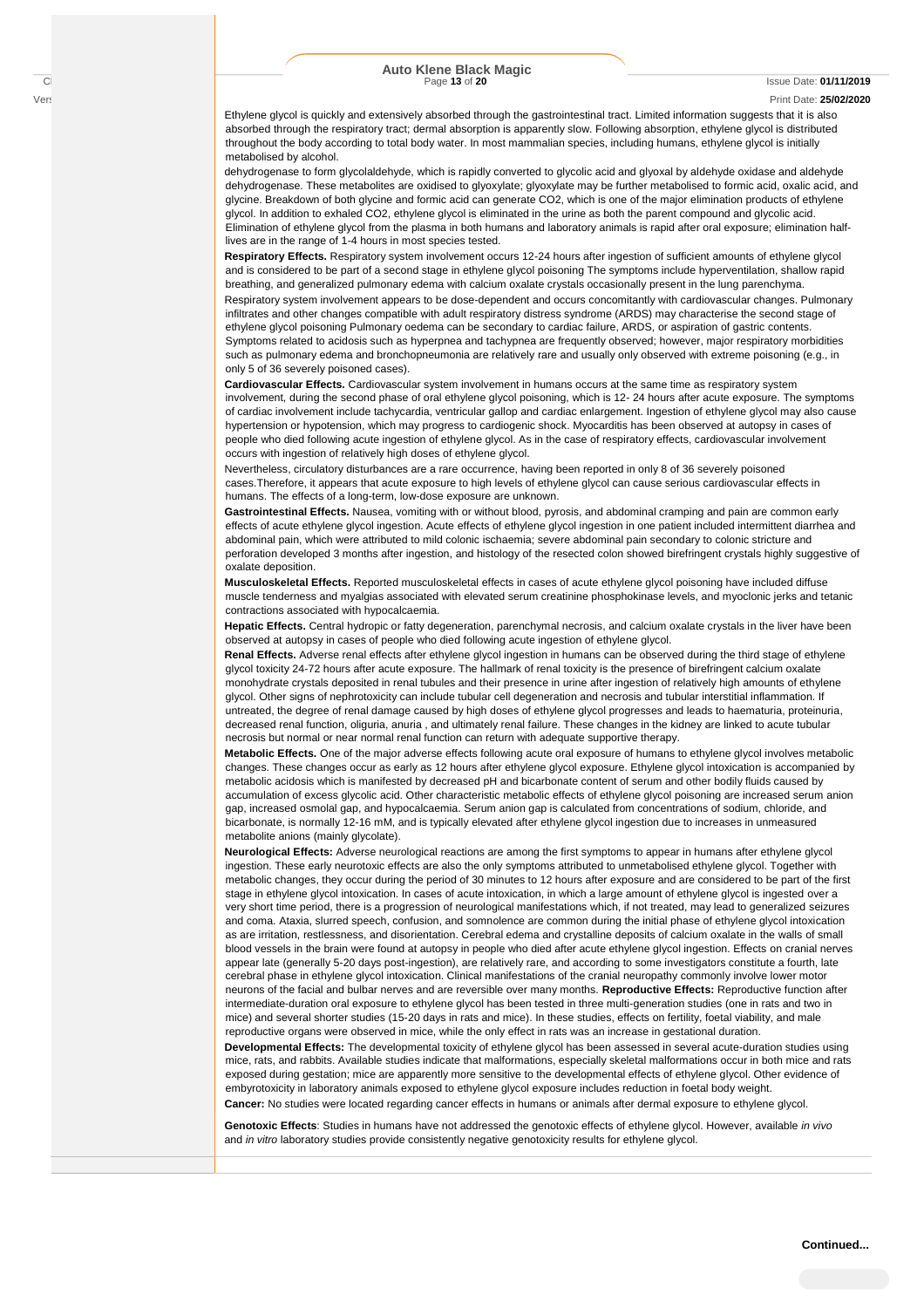| Chemwatch: 706178 |  |
|-------------------|--|
|                   |  |

Chemwatch: **7061788** Page **14** of **20** Issue Date: **01/11/2019 Auto Klene Black Magic**

| <b>SODIUM HYDROXIDE</b>                                                           | Asthma-like symptoms may continue for months or even years after exposure to the material ceases. This may be due to a non-<br>allergenic condition known as reactive airways dysfunction syndrome (RADS) which can occur following exposure to high levels of<br>highly irritating compound. Key criteria for the diagnosis of RADS include the absence of preceding respiratory disease, in a non-<br>atopic individual, with abrupt onset of persistent asthma-like symptoms within minutes to hours of a documented exposure to the<br>irritant. A reversible airflow pattern, on spirometry, with the presence of moderate to severe bronchial hyperreactivity on<br>methacholine challenge testing and the lack of minimal lymphocytic inflammation, without eosinophilia, have also been included in<br>the criteria for diagnosis of RADS. RADS (or asthma) following an irritating inhalation is an infrequent disorder with rates related to<br>the concentration of and duration of exposure to the irritating substance. Industrial bronchitis, on the other hand, is a disorder that<br>occurs as result of exposure due to high concentrations of irritating substance (often particulate in nature) and is completely<br>reversible after exposure ceases. The disorder is characterised by dyspnea, cough and mucus production.<br>The material may produce severe skin irritation after prolonged or repeated exposure, and may produce a contact dermatitis<br>(nonallergic). This form of dermatitis is often characterised by skin redness (erythema) thickening of the epidermis.<br>Histologically there may be intercellular oedema of the spongy layer (spongiosis) and intracellular oedema of the epidermis.<br>Prolonged contact is unlikely, given the severity of response, but repeated exposures may produce severe ulceration. |                                 |   |  |
|-----------------------------------------------------------------------------------|----------------------------------------------------------------------------------------------------------------------------------------------------------------------------------------------------------------------------------------------------------------------------------------------------------------------------------------------------------------------------------------------------------------------------------------------------------------------------------------------------------------------------------------------------------------------------------------------------------------------------------------------------------------------------------------------------------------------------------------------------------------------------------------------------------------------------------------------------------------------------------------------------------------------------------------------------------------------------------------------------------------------------------------------------------------------------------------------------------------------------------------------------------------------------------------------------------------------------------------------------------------------------------------------------------------------------------------------------------------------------------------------------------------------------------------------------------------------------------------------------------------------------------------------------------------------------------------------------------------------------------------------------------------------------------------------------------------------------------------------------------------------------------------------------------------------------------------------------------------|---------------------------------|---|--|
| <b>WATER</b>                                                                      | No significant acute toxicological data identified in literature search.                                                                                                                                                                                                                                                                                                                                                                                                                                                                                                                                                                                                                                                                                                                                                                                                                                                                                                                                                                                                                                                                                                                                                                                                                                                                                                                                                                                                                                                                                                                                                                                                                                                                                                                                                                                       |                                 |   |  |
| <b>ETHYLENE GLYCOL</b><br><b>MONOBUTYL ETHER &amp;</b><br><b>SODIUM HYDROXIDE</b> | The material may produce severe irritation to the eye causing pronounced inflammation. Repeated or prolonged exposure to irritants<br>may produce conjunctivitis.                                                                                                                                                                                                                                                                                                                                                                                                                                                                                                                                                                                                                                                                                                                                                                                                                                                                                                                                                                                                                                                                                                                                                                                                                                                                                                                                                                                                                                                                                                                                                                                                                                                                                              |                                 |   |  |
| <b>Acute Toxicity</b>                                                             | ×                                                                                                                                                                                                                                                                                                                                                                                                                                                                                                                                                                                                                                                                                                                                                                                                                                                                                                                                                                                                                                                                                                                                                                                                                                                                                                                                                                                                                                                                                                                                                                                                                                                                                                                                                                                                                                                              | Carcinogenicity                 | × |  |
| <b>Skin Irritation/Corrosion</b>                                                  | $\checkmark$                                                                                                                                                                                                                                                                                                                                                                                                                                                                                                                                                                                                                                                                                                                                                                                                                                                                                                                                                                                                                                                                                                                                                                                                                                                                                                                                                                                                                                                                                                                                                                                                                                                                                                                                                                                                                                                   | Reproductivity                  | × |  |
| <b>Serious Eye</b><br>Damage/Irritation                                           | ✔                                                                                                                                                                                                                                                                                                                                                                                                                                                                                                                                                                                                                                                                                                                                                                                                                                                                                                                                                                                                                                                                                                                                                                                                                                                                                                                                                                                                                                                                                                                                                                                                                                                                                                                                                                                                                                                              | <b>STOT - Single Exposure</b>   | × |  |
| <b>Respiratory or Skin</b><br>sensitisation                                       | ×                                                                                                                                                                                                                                                                                                                                                                                                                                                                                                                                                                                                                                                                                                                                                                                                                                                                                                                                                                                                                                                                                                                                                                                                                                                                                                                                                                                                                                                                                                                                                                                                                                                                                                                                                                                                                                                              | <b>STOT - Repeated Exposure</b> | × |  |
| <b>Mutagenicity</b>                                                               | ×                                                                                                                                                                                                                                                                                                                                                                                                                                                                                                                                                                                                                                                                                                                                                                                                                                                                                                                                                                                                                                                                                                                                                                                                                                                                                                                                                                                                                                                                                                                                                                                                                                                                                                                                                                                                                                                              | <b>Aspiration Hazard</b>        | × |  |
|                                                                                   | $\blacktriangleright$ - Data either not available or does not fill the criteria for classification<br>Legend:<br>$\blacktriangleright$ - Data available to make classification                                                                                                                                                                                                                                                                                                                                                                                                                                                                                                                                                                                                                                                                                                                                                                                                                                                                                                                                                                                                                                                                                                                                                                                                                                                                                                                                                                                                                                                                                                                                                                                                                                                                                 |                                 |   |  |

# **SECTION 12 ECOLOGICAL INFORMATION**

| <b>Toxicity</b>        |                 |                           |                |       |        |
|------------------------|-----------------|---------------------------|----------------|-------|--------|
| Auto Klene Black Magic |                 |                           |                |       |        |
|                        |                 |                           |                |       |        |
|                        | <b>ENDPOINT</b> | <b>TEST DURATION (HR)</b> | <b>SPECIES</b> | VALUE | SOURCE |
|                        | NotNotNot       |                           |                |       |        |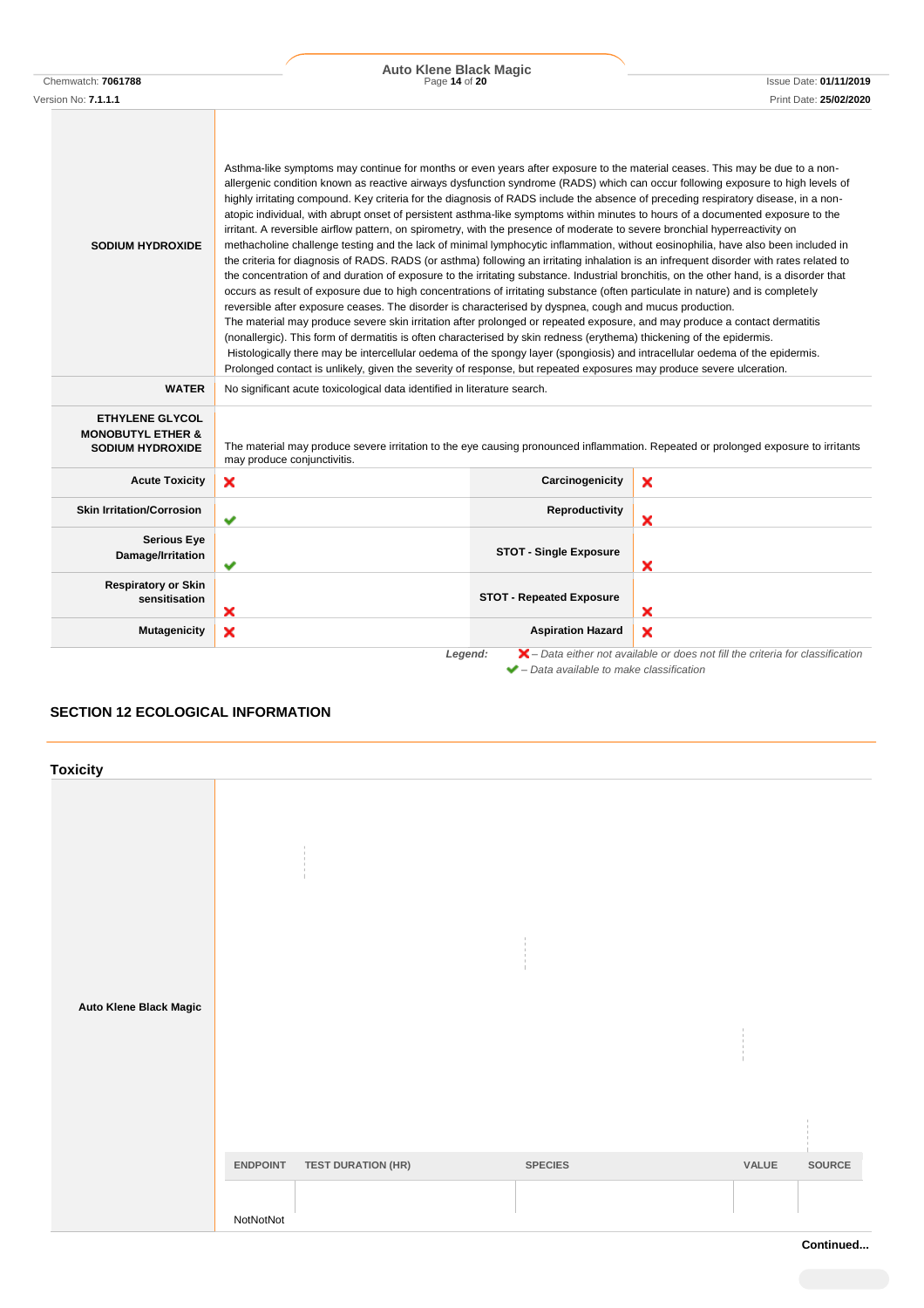Chemwatch: **7061788** Page **15** of **20** Issue Date: **01/11/2019 Auto Klene Black Magic**

|  | Version No: <b>7.1.1.1</b> |                 |                                                                                                                                                                                                                                                                                                                                                                                     |                               |               | Print Date: 25/02/2020 |
|--|----------------------------|-----------------|-------------------------------------------------------------------------------------------------------------------------------------------------------------------------------------------------------------------------------------------------------------------------------------------------------------------------------------------------------------------------------------|-------------------------------|---------------|------------------------|
|  |                            |                 | Not AvailableNot Available<br>AvailableAvailableAvailable                                                                                                                                                                                                                                                                                                                           |                               |               |                        |
|  |                            | <b>ENDPOINT</b> | <b>TEST DURATION (HR)</b>                                                                                                                                                                                                                                                                                                                                                           | <b>SPECIES</b>                | <b>VALUE</b>  | <b>SOURCE</b>          |
|  | ethylene glycol monobutyl  | <b>LC50</b>     | 96                                                                                                                                                                                                                                                                                                                                                                                  | Fish                          | 1-700 mg/L    | $\overline{2}$         |
|  | ether                      | <b>EC50</b>     | 48                                                                                                                                                                                                                                                                                                                                                                                  | Crustacea                     | ca.1-800mg/L  | 2                      |
|  |                            | <b>EC50</b>     | 72                                                                                                                                                                                                                                                                                                                                                                                  | Algae or other aquatic plants | 1-840 mg/L    | 2                      |
|  |                            | <b>NOEC</b>     | 24                                                                                                                                                                                                                                                                                                                                                                                  | Crustacea                     | $>1$ -mg/L    | $\overline{2}$         |
|  | sodium hydroxide           | <b>ENDPOINT</b> | <b>TEST DURATION (HR)</b>                                                                                                                                                                                                                                                                                                                                                           | <b>SPECIES</b>                | <b>VALUE</b>  | <b>SOURCE</b>          |
|  |                            | <b>LC50</b>     | 96                                                                                                                                                                                                                                                                                                                                                                                  | Fish                          | 125mg/L       | 4                      |
|  |                            | EC50            | 48                                                                                                                                                                                                                                                                                                                                                                                  | Crustacea                     | 40.4mg/L      | 2                      |
|  |                            | EC50            | 96                                                                                                                                                                                                                                                                                                                                                                                  | Algae or other aquatic plants | 3180000 mg/L  | 3                      |
|  |                            | <b>NOEC</b>     | 96                                                                                                                                                                                                                                                                                                                                                                                  | Fish                          | 56mg/L        | 4                      |
|  |                            |                 |                                                                                                                                                                                                                                                                                                                                                                                     |                               |               |                        |
|  |                            | <b>ENDPOINT</b> | <b>TEST DURATION (HR)</b>                                                                                                                                                                                                                                                                                                                                                           | <b>SPECIES</b>                | VALUE         | <b>SOURCE</b>          |
|  | water                      | <b>LC50</b>     | 96                                                                                                                                                                                                                                                                                                                                                                                  | Fish                          | 897.520mg/L   | 3                      |
|  |                            | <b>EC50</b>     | 96                                                                                                                                                                                                                                                                                                                                                                                  | Algae or other aquatic plants | 8768.874 mg/L | 3                      |
|  | Legend:                    | Vendor Data     | Extracted from 1. IUCLID Toxicity Data 2. Europe ECHA Registered Substances - Ecotoxicological Information - Aquatic Toxicity<br>3. EPIWIN Suite V3.12 (QSAR) - Aquatic Toxicity Data (Estimated) 4. US EPA, Ecotox database - Aquatic Toxicity Data 5.<br>ECETOC Aquatic Hazard Assessment Data 6. NITE (Japan) - Bioconcentration Data 7. METI (Japan) - Bioconcentration Data 8. |                               |               |                        |

Prevent, by any means available, spillage from entering drains or water courses.

# **Persistence and degradability**

| Ingredient                         | Persistence: Water/Soil     | Persistence: Air              |
|------------------------------------|-----------------------------|-------------------------------|
| ethylene glycol monobutyl<br>ether | LOW (Half-life $=$ 56 days) | LOW (Half-life $= 1.37$ days) |
| sodium hydroxide                   | LOW                         | LOW                           |
| water                              | LOW                         | LOW                           |

## **Bioaccumulative potential**

| Ingredient                         | <b>Bioaccumulation</b>    |  |  |  |
|------------------------------------|---------------------------|--|--|--|
| ethylene glycol monobutyl<br>ether | LOW (BCF = $2.51$ )       |  |  |  |
| sodium hydroxide                   | LOW (LogKOW = $-3.8796$ ) |  |  |  |
| water                              | LOW (LogKOW = $-1.38$ )   |  |  |  |
| <b>Mobility in soil</b>            |                           |  |  |  |
| Ingredient                         | <b>Mobility</b>           |  |  |  |
| ethylene glycol monobutyl<br>ether | $HIGH (KOC = 1)$          |  |  |  |
| sodium hydroxide                   | LOW ( $KOC = 14.3$ )      |  |  |  |
| water                              | LOW ( $KOC = 14.3$ )      |  |  |  |

# **SECTION 13 DISPOSAL CONSIDERATIONS**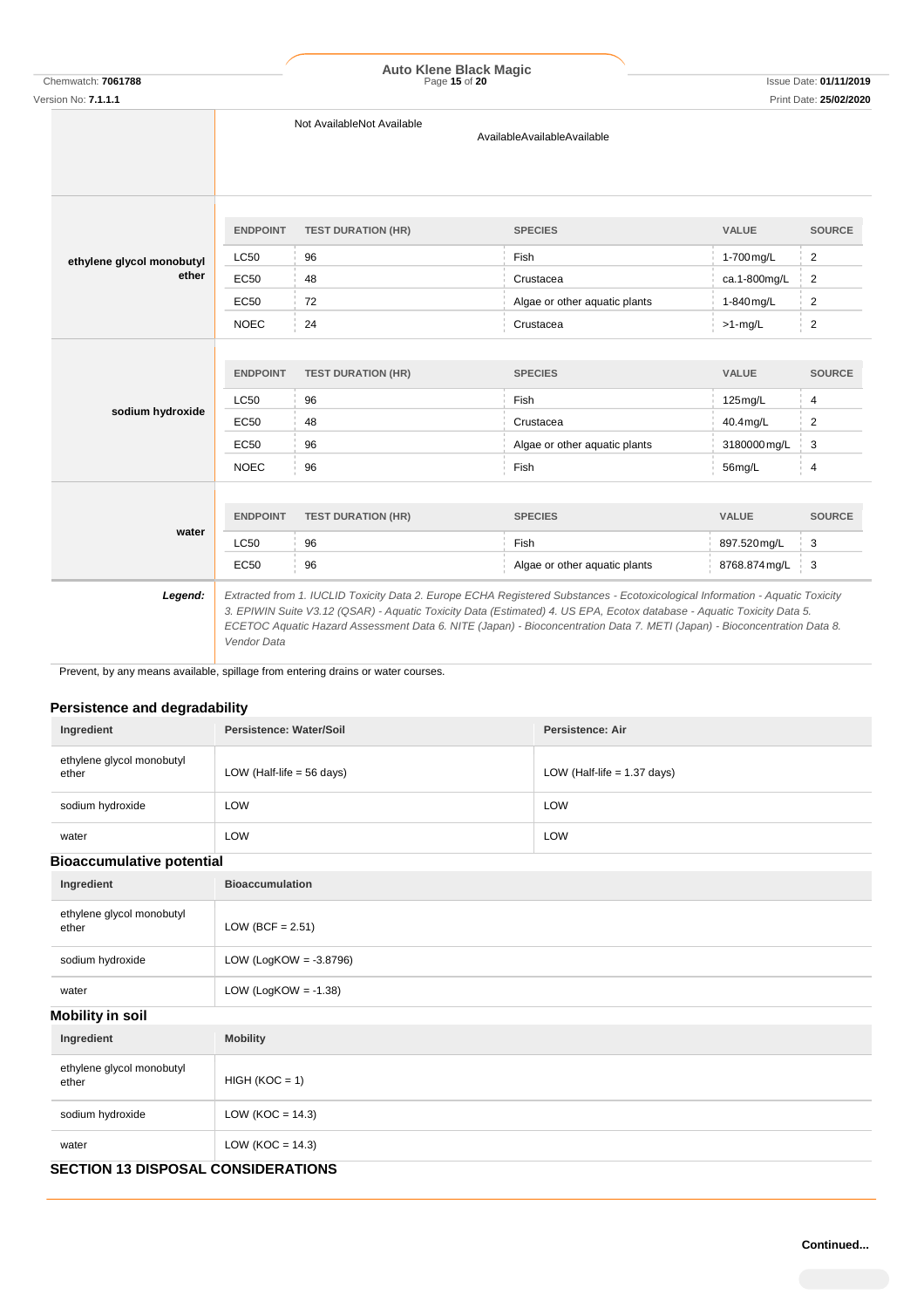|                                        | <b>Auto Klene Black Magic</b>                                                                                                                                                                                                                                                                                                                                                                                                                                                                                                                                                                                                                                                                                                                                                                                                                                                                                                                                                                                                                                                                                                                                                                                                                                                                                                                                                                                                                                                                                                    |                               |  |
|----------------------------------------|----------------------------------------------------------------------------------------------------------------------------------------------------------------------------------------------------------------------------------------------------------------------------------------------------------------------------------------------------------------------------------------------------------------------------------------------------------------------------------------------------------------------------------------------------------------------------------------------------------------------------------------------------------------------------------------------------------------------------------------------------------------------------------------------------------------------------------------------------------------------------------------------------------------------------------------------------------------------------------------------------------------------------------------------------------------------------------------------------------------------------------------------------------------------------------------------------------------------------------------------------------------------------------------------------------------------------------------------------------------------------------------------------------------------------------------------------------------------------------------------------------------------------------|-------------------------------|--|
| Chemwatch: 7061788                     | Page 16 of 20                                                                                                                                                                                                                                                                                                                                                                                                                                                                                                                                                                                                                                                                                                                                                                                                                                                                                                                                                                                                                                                                                                                                                                                                                                                                                                                                                                                                                                                                                                                    | <b>Issue Date: 01/11/2019</b> |  |
| Version No: <b>7.1.1.1</b>             |                                                                                                                                                                                                                                                                                                                                                                                                                                                                                                                                                                                                                                                                                                                                                                                                                                                                                                                                                                                                                                                                                                                                                                                                                                                                                                                                                                                                                                                                                                                                  | Print Date: 25/02/2020        |  |
| Waste treatment methods                |                                                                                                                                                                                                                                                                                                                                                                                                                                                                                                                                                                                                                                                                                                                                                                                                                                                                                                                                                                                                                                                                                                                                                                                                                                                                                                                                                                                                                                                                                                                                  |                               |  |
| <b>Product / Packaging</b><br>disposal | Legislation addressing waste disposal requirements may differ by country, state and/ or territory. Each user must refer to laws<br>operating in their area. In some areas, certain wastes must be tracked. A Hierarchy of Controls seems to be common - the user<br>should investigate:<br>$\triangleright$ Reduction<br>$\triangleright$ Reuse<br>$\triangleright$ Recycling<br>Disposal (if all else fails)<br>This material may be recycled if unused, or if it has not been contaminated so as to make it unsuitable for its intended use. If it has<br>been contaminated, it may be possible to reclaim the product by filtration, distillation or some other means. Shelf life considerations<br>should also be applied in making decisions of this type. Note that properties of a material may change in use, and recycling or reuse<br>may not always be appropriate.<br>Recycle wherever possible.<br>Consult manufacturer for recycling options or consult local or regional waste management authority for disposal if no suitable<br>treatment or disposal facility can be identified.<br>Freat and neutralise at an approved treatment plant. Treatment should involve: Neutralisation followed by: burial in a land-fill<br>specifically licensed to accept chemical and / or pharmaceutical wastes or Incineration in a licensed apparatus (after admixture<br>with suitable combustible material)<br>▶ Decontaminate empty containers. Observe all label safeguards until containers are cleaned and destroyed. |                               |  |

# **SECTION 14 TRANSPORT INFORMATION**

| <b>Labels Required</b>          |                                                                                               |                                                           |  |
|---------------------------------|-----------------------------------------------------------------------------------------------|-----------------------------------------------------------|--|
|                                 |                                                                                               |                                                           |  |
| <b>Marine Pollutant</b>         | NO                                                                                            |                                                           |  |
| <b>HAZCHEM</b>                  | 2R                                                                                            |                                                           |  |
| <b>Land transport (ADG)</b>     |                                                                                               |                                                           |  |
| <b>UN number</b>                | 1719                                                                                          |                                                           |  |
| UN proper shipping name         |                                                                                               | CAUSTIC ALKALI LIQUID, N.O.S. (contains sodium hydroxide) |  |
| Transport hazard class(es)      | Class<br>8<br>Not Applicable<br>Subrisk                                                       |                                                           |  |
| Packing group                   | $\ensuremath{\mathsf{III}}\xspace$                                                            |                                                           |  |
| <b>Environmental hazard</b>     | Not Applicable                                                                                |                                                           |  |
| Special precautions for<br>user | Special provisions<br>Limited quantity                                                        | 223 274<br>5L                                             |  |
| Air transport (ICAO-IATA / DGR) |                                                                                               |                                                           |  |
| <b>UN number</b>                | 1719                                                                                          |                                                           |  |
| UN proper shipping name         | Caustic alkali liquid, n.o.s. * (contains sodium hydroxide)                                   |                                                           |  |
| Transport hazard class(es)      | <b>ICAO/IATA Class</b><br>8<br>Not Applicable<br>ICAO / IATA Subrisk<br><b>ERG Code</b><br>8L |                                                           |  |
| Packing group                   | Ш                                                                                             |                                                           |  |
| <b>Environmental hazard</b>     | Not Applicable                                                                                |                                                           |  |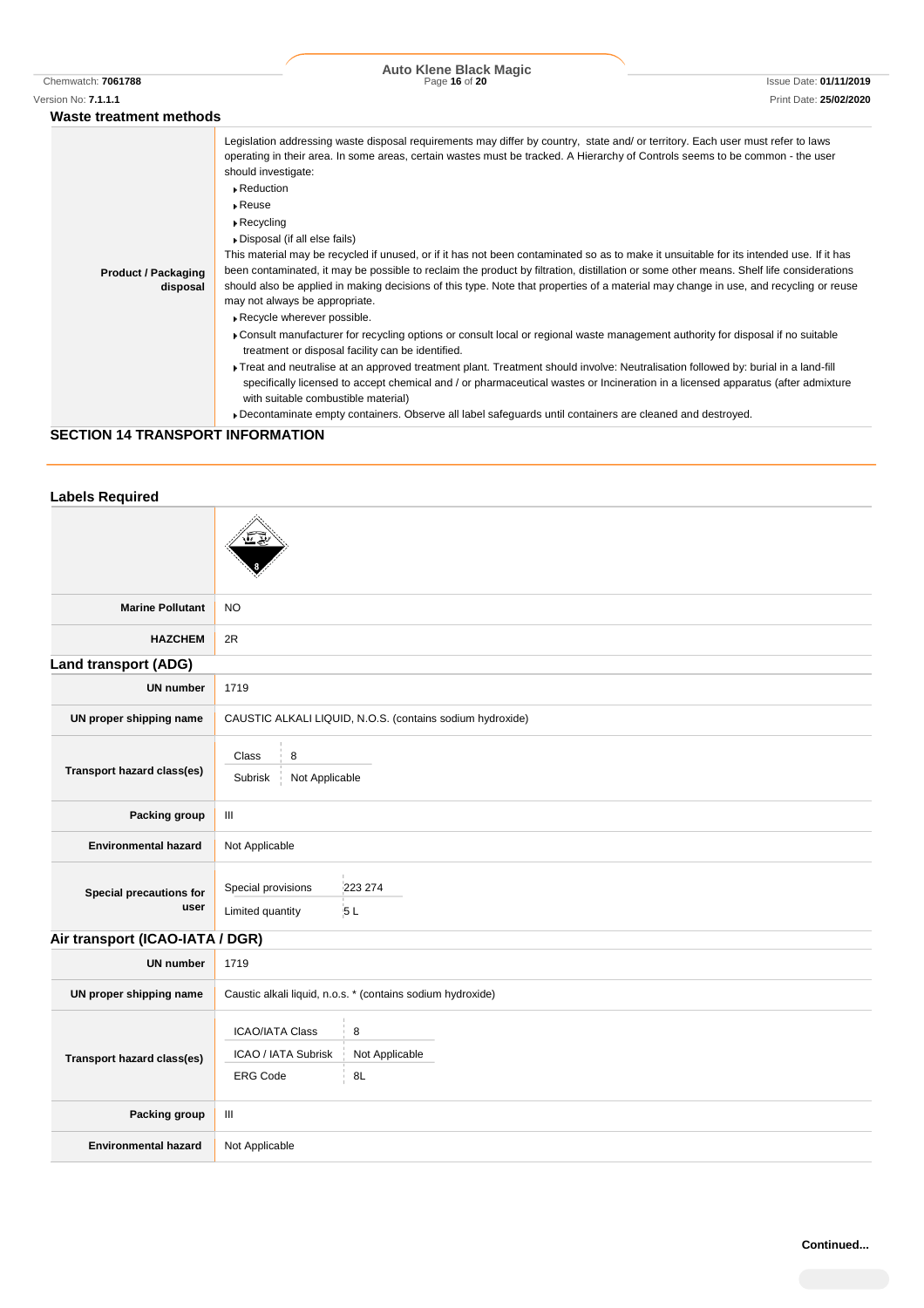| Chemwatch: <b>7061788</b>          |                                               | Page 17 of 20                                             |                | Issue Date: 01/11/2019 |
|------------------------------------|-----------------------------------------------|-----------------------------------------------------------|----------------|------------------------|
| Version No: 7.1.1.1                |                                               |                                                           |                | Print Date: 25/02/2020 |
|                                    | Special provisions                            |                                                           | A3 A803        |                        |
|                                    | Cargo Only Packing Instructions               |                                                           | 856            |                        |
|                                    | Cargo Only Maximum Qty / Pack                 |                                                           | 60 L           |                        |
| Special precautions for            |                                               | Passenger and Cargo Packing Instructions                  | 852            |                        |
| user                               |                                               | Passenger and Cargo Maximum Qty / Pack                    | 5L             |                        |
|                                    |                                               | Passenger and Cargo Limited Quantity Packing Instructions | Y841           |                        |
|                                    |                                               | Passenger and Cargo Limited Maximum Qty / Pack            | 1 <sub>L</sub> |                        |
|                                    |                                               |                                                           |                |                        |
| Sea transport (IMDG-Code / GGVSee) |                                               |                                                           |                |                        |
| <b>UN number</b>                   | 1719                                          |                                                           |                |                        |
| UN proper shipping name            |                                               | CAUSTIC ALKALI LIQUID, N.O.S. (contains sodium hydroxide) |                |                        |
| Transport hazard class(es)         | <b>IMDG Class</b><br>8<br><b>IMDG Subrisk</b> | Not Applicable                                            |                |                        |
| Packing group                      | III                                           |                                                           |                |                        |
| <b>Environmental hazard</b>        | Not Applicable                                |                                                           |                |                        |
| Special precautions for            | <b>EMS Number</b><br>Special provisions       | F-A, S-B<br>223 274                                       |                |                        |
| user                               | <b>Limited Quantities</b>                     | 5L                                                        |                |                        |

**Auto Klene Black Magic**

**Transport in bulk according to Annex II of MARPOL and the IBC code**

Not Applicable

### **SECTION 15 REGULATORY INFORMATION**

# **Safety, health and environmental regulations / legislation specific for the substance or mixture**

## **ETHYLENE GLYCOL MONOBUTYL ETHER IS FOUND ON THE FOLLOWING REGULATORY LISTS**

| Australia Dangerous Goods Code (ADG Code) - Dangerous Goods List                                                                                                                                               | <b>GESAMP/EHS Composite List - GESAMP Hazard Profiles</b>                                                                                                   |
|----------------------------------------------------------------------------------------------------------------------------------------------------------------------------------------------------------------|-------------------------------------------------------------------------------------------------------------------------------------------------------------|
| Australia Dangerous Goods Code (ADG Code) - List of Emergency Action                                                                                                                                           | IMO IBC Code Chapter 17: Summary of minimum requirements                                                                                                    |
| Codes                                                                                                                                                                                                          | IMO MARPOL 73/78 (Annex II) - List of Other Liquid Substances                                                                                               |
| Australia Exposure Standards                                                                                                                                                                                   | International Agency for Research on Cancer (IARC) - Agents Classified by                                                                                   |
| Australia Hazardous Chemical Information System (HCIS) - Hazardous                                                                                                                                             | the IARC Monographs                                                                                                                                         |
| Chemicals                                                                                                                                                                                                      | International Air Transport Association (IATA) Dangerous Goods Regulations                                                                                  |
| Australia Inventory of Chemical Substances (AICS)                                                                                                                                                              | International Maritime Dangerous Goods Requirements (IMDG Code)                                                                                             |
| Australia Standard for the Uniform Scheduling of Medicines and Poisons                                                                                                                                         | United Nations Recommendations on the Transport of Dangerous Goods                                                                                          |
| (SUSMP) - Part 2, Section Seven - Appendix I                                                                                                                                                                   | <b>Model Regulations</b>                                                                                                                                    |
| Australia Standard for the Uniform Scheduling of Medicines and Poisons (SUSMP) -<br>Schedule 6                                                                                                                 |                                                                                                                                                             |
| SODIUM HYDROXIDE IS FOUND ON THE FOLLOWING REGULATORY LISTS                                                                                                                                                    |                                                                                                                                                             |
| Australia Dangerous Goods Code (ADG Code) - Dangerous Goods List                                                                                                                                               | <b>GESAMP/EHS Composite List - GESAMP Hazard Profiles</b>                                                                                                   |
| Australia Dangerous Goods Code (ADG Code) - List of Emergency Action                                                                                                                                           | IMO IBC Code Chapter 17: Summary of minimum requirements Codes                                                                                              |
| Australia Exposure Standards                                                                                                                                                                                   | IMO Provisional Categorization of Liquid Substances - List 3: (Trade-named)<br>mixtures containing at least 99% by weight of components already assessed by |
| Australia Hazardous Chemical Information System (HCIS) - Hazardous                                                                                                                                             | IMO, presenting safety hazards                                                                                                                              |
| Chemicals                                                                                                                                                                                                      | International Air Transport Association (IATA) Dangerous Goods Regulations                                                                                  |
| Australia Inventory of Chemical Substances (AICS)                                                                                                                                                              | International Maritime Dangerous Goods Requirements (IMDG Code)                                                                                             |
| Australia Standard for the Uniform Scheduling of Medicines and Poisons<br>(SUSMP) - Schedule 10 / Appendix C<br>Australia Standard for the Uniform Scheduling of Medicines and Poisons (SUSMP) -<br>Schedule 5 | United Nations Recommendations on the Transport of Dangerous Goods<br><b>Model Regulations</b>                                                              |
| <b>WATER IS FOUND ON THE FOLLOWING REGULATORY LISTS</b>                                                                                                                                                        |                                                                                                                                                             |

Australia Inventory of Chemical Substances (AICS) **IMO IBC Code Chapter 18: List of products to which the Code does not apply**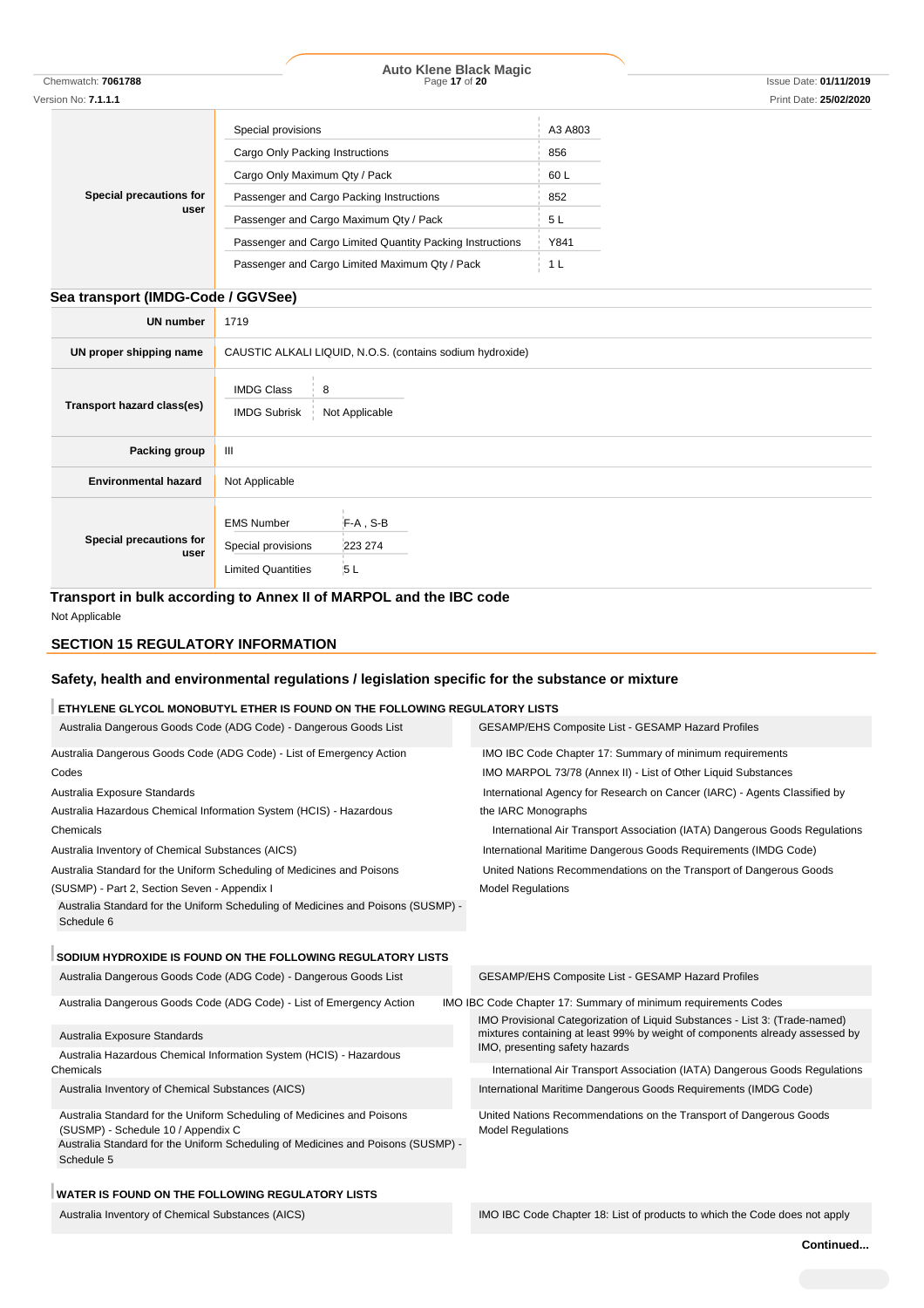#### **National Inventory Status**

| <b>HANDING BIVOINGLY ORIGIN</b>         |                                                                                                                                                                                                             |
|-----------------------------------------|-------------------------------------------------------------------------------------------------------------------------------------------------------------------------------------------------------------|
| <b>National Inventory</b>               | <b>Status</b>                                                                                                                                                                                               |
| Australia - AICS                        | Yes                                                                                                                                                                                                         |
| Canada - DSL                            | Yes                                                                                                                                                                                                         |
| Canada - NDSL                           | No (water; ethylene glycol monobutyl ether; sodium hydroxide)                                                                                                                                               |
| China - IECSC                           | Yes                                                                                                                                                                                                         |
| Europe - EINEC / ELINCS /<br><b>NLP</b> | Yes                                                                                                                                                                                                         |
| Japan - ENCS                            | Yes                                                                                                                                                                                                         |
| Korea - KECI                            | Yes                                                                                                                                                                                                         |
| New Zealand - NZIoC                     | Yes                                                                                                                                                                                                         |
| Philippines - PICCS                     | Yes                                                                                                                                                                                                         |
| <b>USA - TSCA</b>                       | Yes                                                                                                                                                                                                         |
| Taiwan - TCSI                           | Yes                                                                                                                                                                                                         |
| Mexico - INSQ                           | Yes                                                                                                                                                                                                         |
| Vietnam - NCI                           | Yes                                                                                                                                                                                                         |
| Russia - ARIPS                          | Yes                                                                                                                                                                                                         |
| Legend:                                 | Yes = All CAS declared ingredients are on the inventory<br>No = One or more of the CAS listed ingredients are not on the inventory and are not exempt from listing(see specific ingredients in<br>brackets) |

# **SECTION 16 OTHER INFORMATION**

| <b>Revision Date</b>       | 01/11/2019        |                                                                                |
|----------------------------|-------------------|--------------------------------------------------------------------------------|
| <b>Initial Date</b>        | 24/09/2010        |                                                                                |
| <b>SDS Version Summary</b> |                   |                                                                                |
| Version                    | <b>Issue Date</b> | <b>Sections Updated</b>                                                        |
| 4.1.1.1                    | 03/02/2015        | Classification, Ingredients, Synonyms                                          |
| 7.1.1.1                    | 01/11/2019        | One-off system update. NOTE: This may or may not change the GHS classification |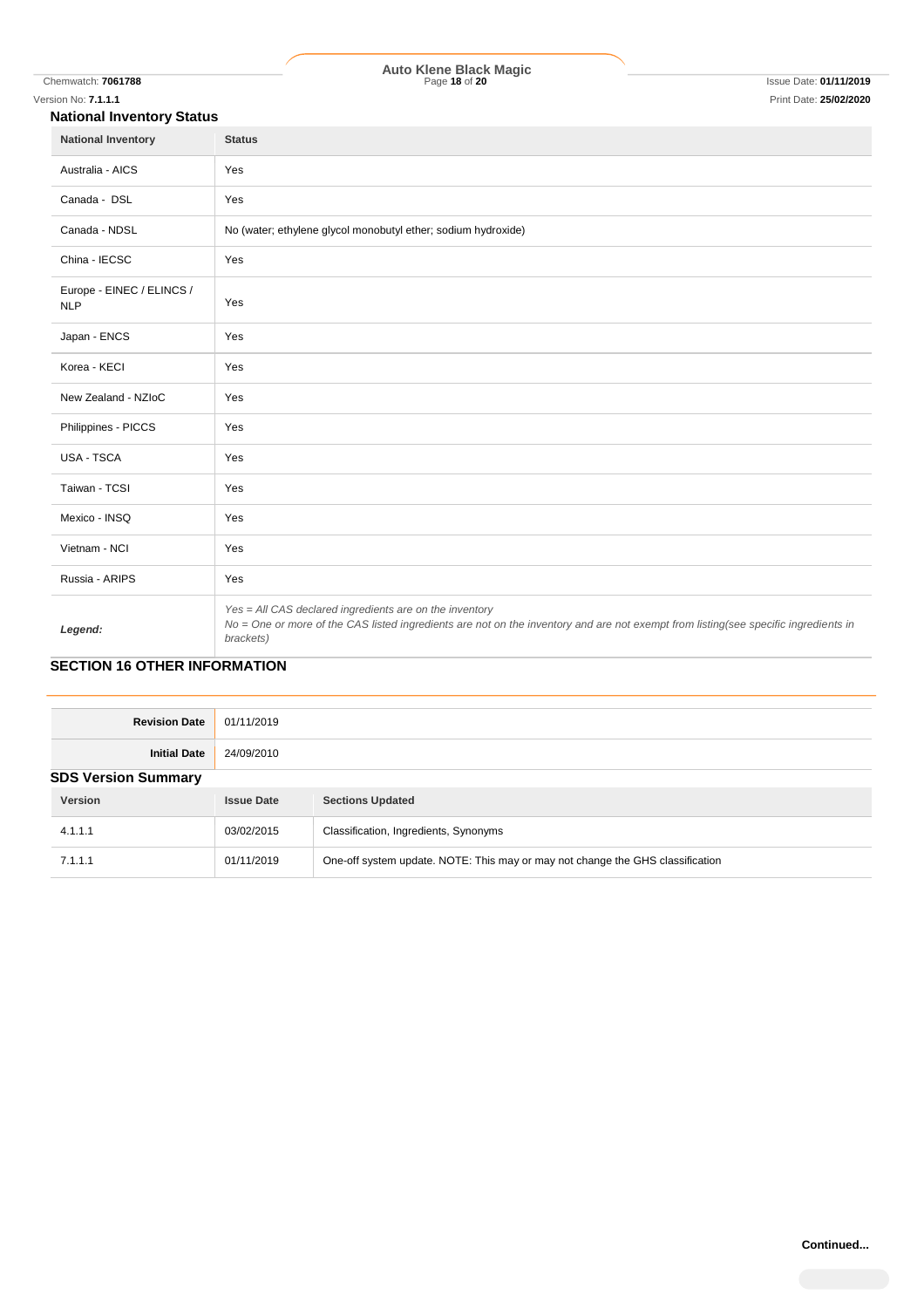# **Other information**

Classification of the preparation and its individual components has drawn on official and authoritative sources as well as independent review by the Chemwatch Classification committee using available literature references.

The SDS is a Hazard Communication tool and should be used to assist in the Risk Assessment. Many factors determine whether the reported Hazards are Risks in the workplace or other settings. Risks may be determined by reference to Exposures Scenarios. Scale of use, frequency of use and current or available engineering controls must be considered.

#### **Definitions and abbreviations**

PC-TWA: Permissible Concentration-Time Weighted Average PC-STEL: Permissible Concentration-Short Term Exposure Limit IARC: International Agency for Research on Cancer ACGIH: American Conference of Governmental Industrial Hygienists STEL: Short Term Exposure Limit TEEL: Temporary Emergency Exposure Limit。 IDLH: Immediately Dangerous to Life or Health Concentrations OSF: Odour Safety Factor NOAEL :No Observed Adverse Effect Level LOAEL: Lowest Observed Adverse Effect Level TLV: Threshold Limit Value LOD: Limit Of Detection OTV: Odour Threshold Value BCF: BioConcentration Factors BEI: Biological Exposure Index

This document is copyright.

Apart from any fair dealing for the purposes of private study, research, review or criticism, as permitted under the Copyright Act, no part may be reproduced by any process without written permission from CHEMWATCH. TEL (+61 3) 9572 4700.